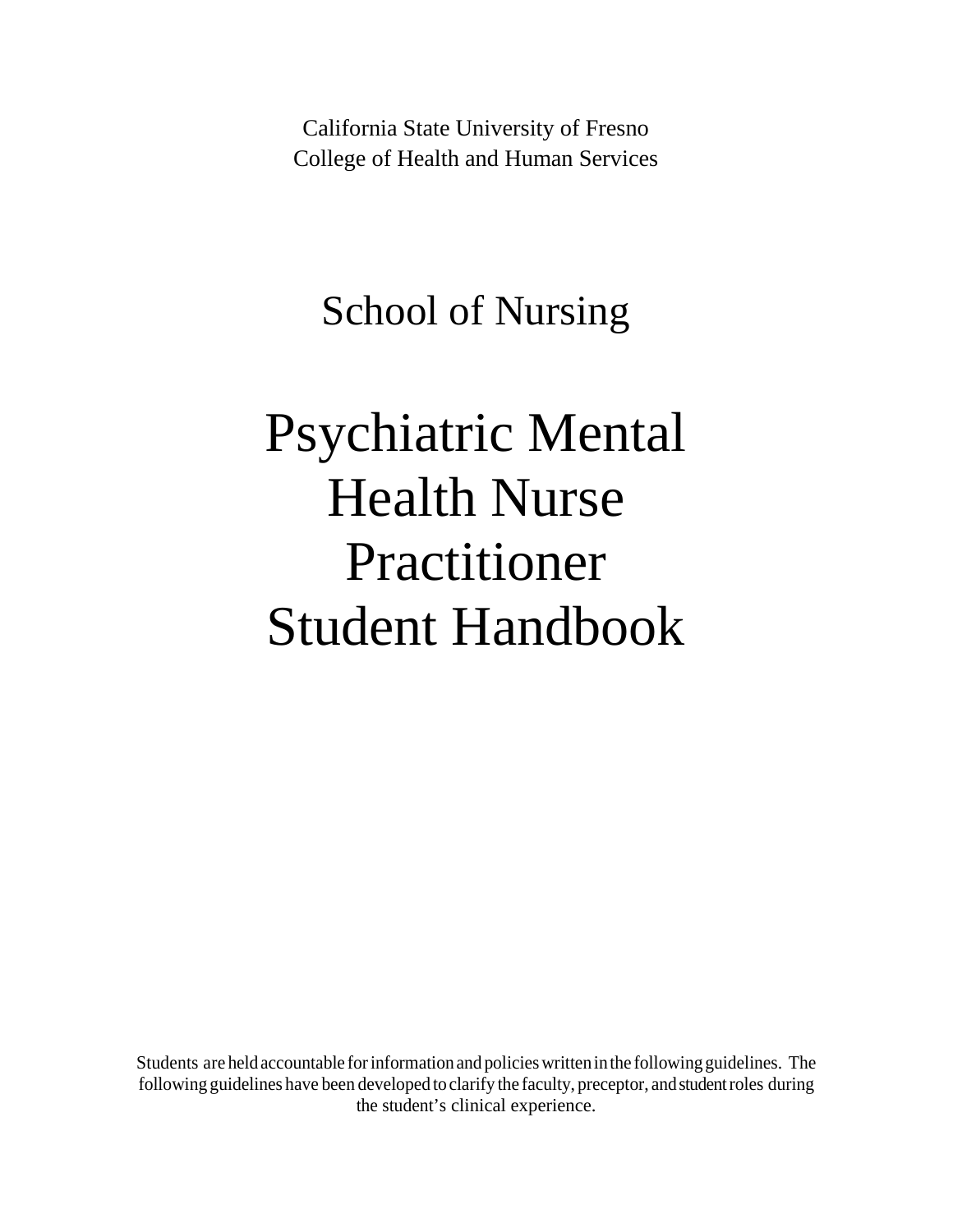# **TABLE OF CONTENTS**

**Mission and Philosophy Section I: Definition of Terms Section II: Admissions Section III: PMHNP Organizing Framework Section IV: PMHNP Program of study Section V: Clinical Hours Section VI: PMHNP Coordinator Clinical Sites and Preceptors Section VII: Clinical Preceptor Responsibilities Section VIII: Student Responsibilities Section IX: Faculty Responsibilities Section X: ELOGS Section XI: Evaluations Section XII: Grievance Section XIII: Harassment Section XIV: Marijuana Use Appendix**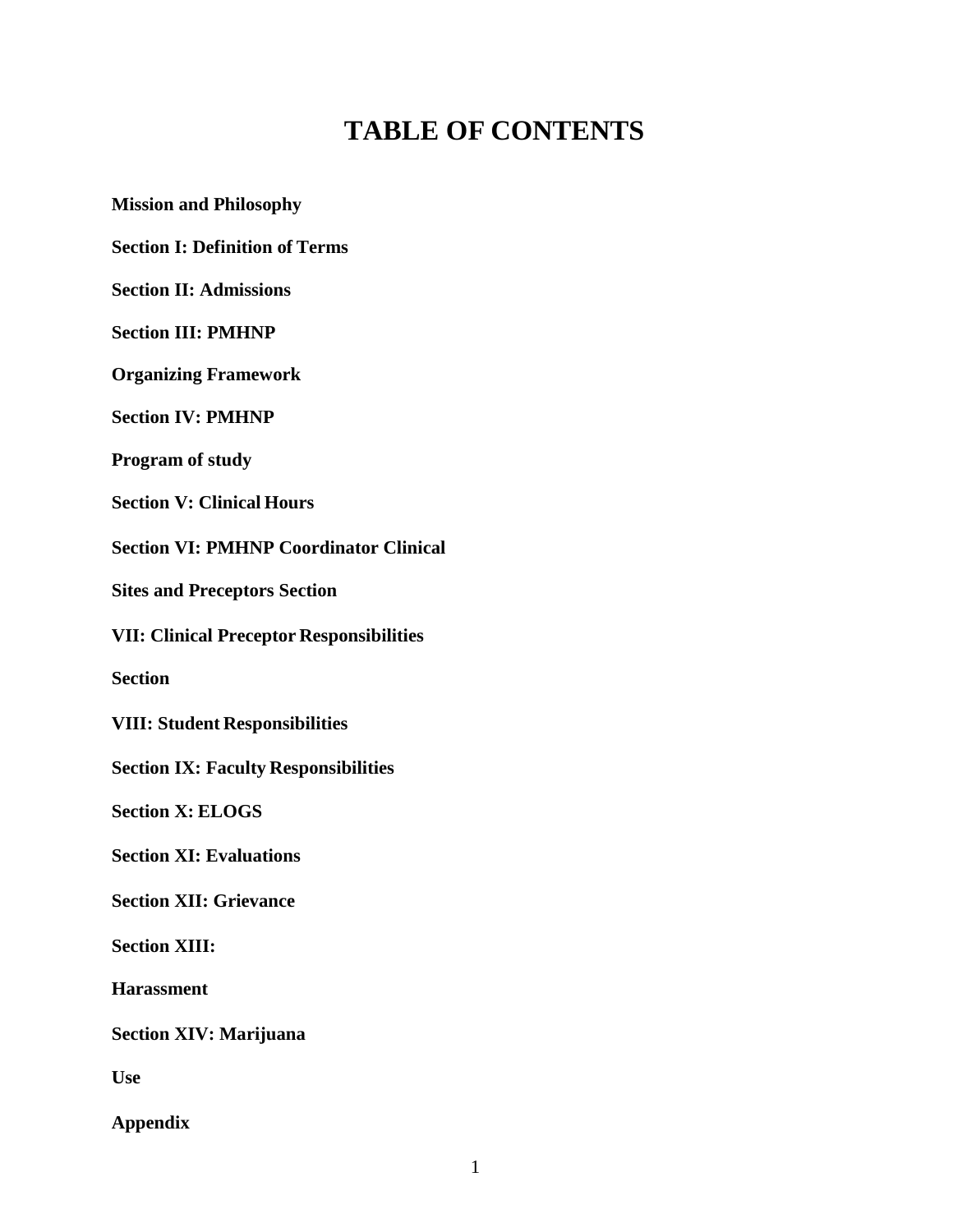#### **California State University, Fresno**

#### **School of Nursing**

#### **Mission Statement**

The mission of the School of Nursing is to offer quality nursing education to undergraduate and graduate nursing students. This education prepares nurses with clinical decision-making skills based on EBP. Additionally, the School seeks to establish an academic foundation for Advanced Practice Nursing and Doctoral preparation. As life-long learners, graduates are prepared to deliver holistic health care to diverse populations across health care settings. (Approved by Faculty Council: 8/23/13; reviewed 4/20/18: 4/26/19).

#### **Philosophy**

California State University, Fresno offers comprehensive programs that lead to the bachelor's and master's degrees in a wide variety of fields of study. A strong general education component in the undergraduate programs fosters the importance of lifelong learning. The master's programs are designed to provide specialized study in selected advanced practice fields. The University's special commitment to the San Joaquin Valley is to prepare students for industries and professions serving the community. To achieve the mission, California State University, Fresno supports applied research and public service programs as a means to enhance faculty development and instruction, especially those which contribute to the intellectual, social, cultural, and economic vitality of the San Joaquin Valley and California.

The School of Nursing philosophy, consistent with the mission of the University and College of Health and Human Services, is an expression of the commitment to excellence in professional education in meeting the health needs of the community. The School of Nursing, therefore, offers a baccalaureate program for generalists, a School Nurse Credential Program, and a master's program for advanced practice in selected areas. In order to meet the rapidly changing needs of society and the requirements of the profession, the faculty continually evaluates existing programs for effectiveness, initiates new programs, and implements change when necessary. The faculty believe that the nursing profession is characterized by the four concepts of person, environment, health, and nursing.

The faculty further believe that a person is a unique being in constant interaction with environmental stressors: intrapersonal, interpersonal, and extrapersonal in nature. Response to these stressors is influenced by the interaction of the individual's physiological, psychological, sociocultural, and developmental variables. It is also believed that individuals have the right to make decisions that affect their lifestyle and well-being. The environment encompasses internal and external forces including societal, technological, cultural, and other multidimensional influences.

Health and illness are viewed as continuing processes along a wellness-illness continuum, in which the individual attempts to achieve a sustainable balance between needs and available resources. Nursing responds to the reciprocal interaction between the person and the environment to facilitate a state of dynamic equilibrium or change in the level of health at any point along the wellness-illness continuum. Nursing is directed toward reducing stress factors that influence or could influence the attainment of an optimum level of wellness by an individual, family, or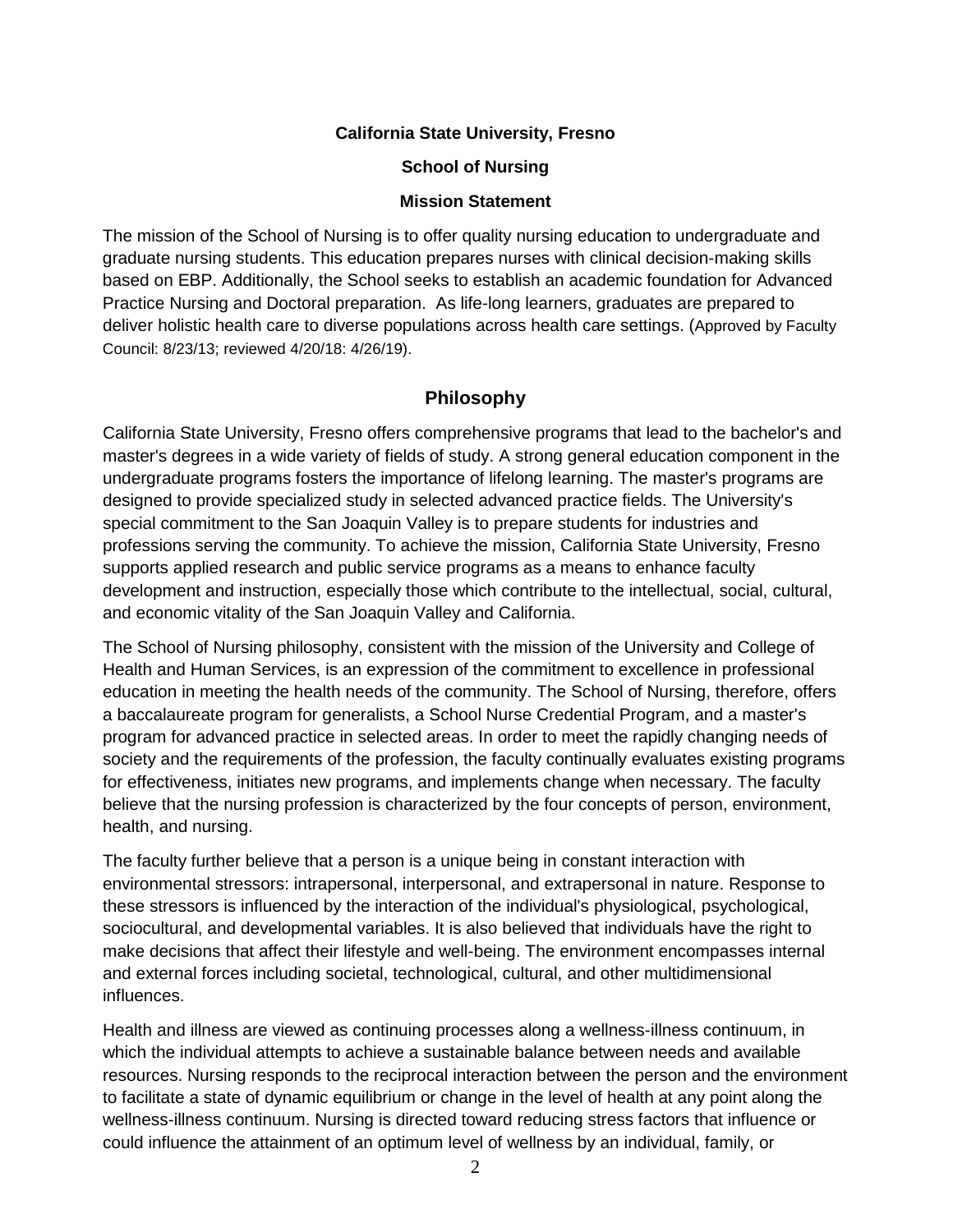#### community.

This goal is achieved through the nursing process, a systematic, problem-solving technique used for implementing independent, interdependent, and dependent nursing actions. This process consists of assessing the person's actual and/or potential health problems, constructing a diagnostic statement, formulating goals and objectives with expected outcomes, implementing therapeutic interventions, and evaluating the effectiveness of these interventions/preventions. The philosophy of the department is actualized through application of the Neuman Systems Model.

Nursing is advancing into a new era of expanding roles, responsibilities and functions in primary, secondary, and tertiary prevention. Faculty are responsible for the preparation of professional nurses who can assume current nursing roles and adapt to future health needs and evolving health care requirements. Thus, professional nursing education requires a flexible curriculum that emphasizes a total person approach and is based on evolving nursing theory and knowledge from the sciences and other related disciplines.

The faculty believe that learning is a process that influences and promotes change in behavior. Learning is viewed as a life-long process involving the continuing development of personal, intellectual, and professional growth. Learning is facilitated by professional role modeling and an educational environment conducive to the exchange of ideas, critical thinking, decision-making, creativity, experimentation and innovation.

Inherent in the teaching/learning process is the reciprocal responsibility of faculty and students in influencing the process of learning outcomes. In this relationship, faculty serve as role models and valuable resources in facilitating the advancement of nursing practice through leadership, research, and scientific inquiry. The faculty recognize the unique diversity of the Central Valley including cultural and ethnic backgrounds, language, beliefs, values, learning styles, and support systems. This diversity is viewed as an asset that is incorporated into curriculum development, implementation, and evaluation. The learner is expected to exhibit self-direction, and a sense of responsibility and accountability in mastery of knowledge and skills consistent with professional practice.

As scholars, nurses, and citizens, faculty accept the responsibility for the development of the profession and improvement of health care through continuing practice, study, and research. The faculty believe that well-developed leadership abilities are essential in professional practice. Nurses need to seek improved ways of service to clients through research and effective dissemination of knowledge.

The faculty is committed to an educational process that prepares undergraduate nurses for entry level positions in nursing. Consistent with the concept of career mobility, opportunities are provided for returning RNs to articulate with the program at appropriate academic levels. The generalist education of the baccalaureate program serves as a foundation for graduate education in nursing.

The Master of Science in Nursing program prepares professionals in the functional role of primary care nurse practitioner (family). It also provides foundation for doctoral study.

The graduate curriculum supports the functional areas and facilitates competence in the essential clinical domains which include: management of client health/illness status; the nurse-client relationship; teaching and outcome based evaluations, professional role development; health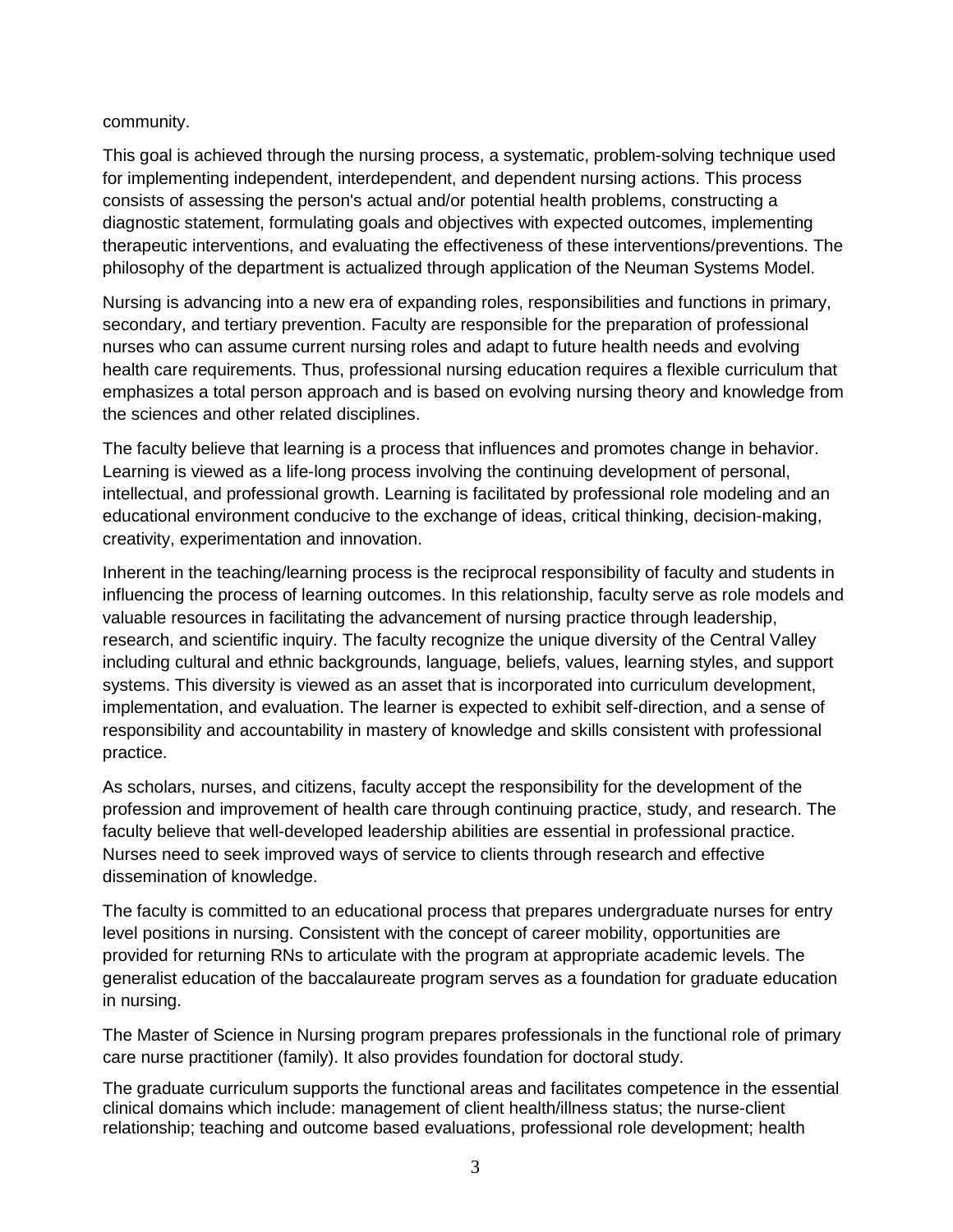promotion and human diversity; managing health care delivery systems; and monitoring quality of health care practice. The graduate curriculum also supports the functional areas and facilitates competence in the essential clinical domains which include: Management of client health/illness status; the nurse-client relationship; teaching and outcome based evaluations; professional role development; health promotion and human diversity; managing health care delivery systems; and monitoring quality of health care practice.

(Approved by Faculty Council, March 14, 1987. Revised Fall, 1998; April 8, 2005; March 28, 2008; February 28, 2013; August 23, 2013; Reviewed April 26, 2019).

# **Guidelinesfor Graduate AdvancedPracticeRegistered Nurse (APRN) Clinical Experiences**

### **Section I: Definition of Terms**

*Academic warning***:** Notification to a student by faculty that the student's course work and/or clinical performance is not acceptable or at risk of failing; and/or the student is exhibiting unprofessional behaviors in the clinical or online academic settings. The academic warning includes a written plan for the student to work towards successful completion of the course/clinical requirements. An academic warning follow-up will be issued to track student's progression of recommendations for improvement.

*Clinical affiliation agreement (Contract)*: A facility contract between CSU, Fresno and the clinical site.

*Clinical faculty***:**The faculty assigned to studentsina clinical course. Thisfaculty will monitor e-LOGS and make practicum site visits to evaluate students' clinical performance, and assign the clinical grade.

*Clinical preceptor***:** A PMHNP or a board certified psychiatrist, who provides clinical preceptorship to a PMHNP (Psychiatric mental health nurse practitioner) student at an approved clinical site.

*Affiliation Agreement Request Form***:** The form submitted to the PMHNP Coordinator in order to start the process of a clinical affiliation agreement between Fresno State and the clinical site.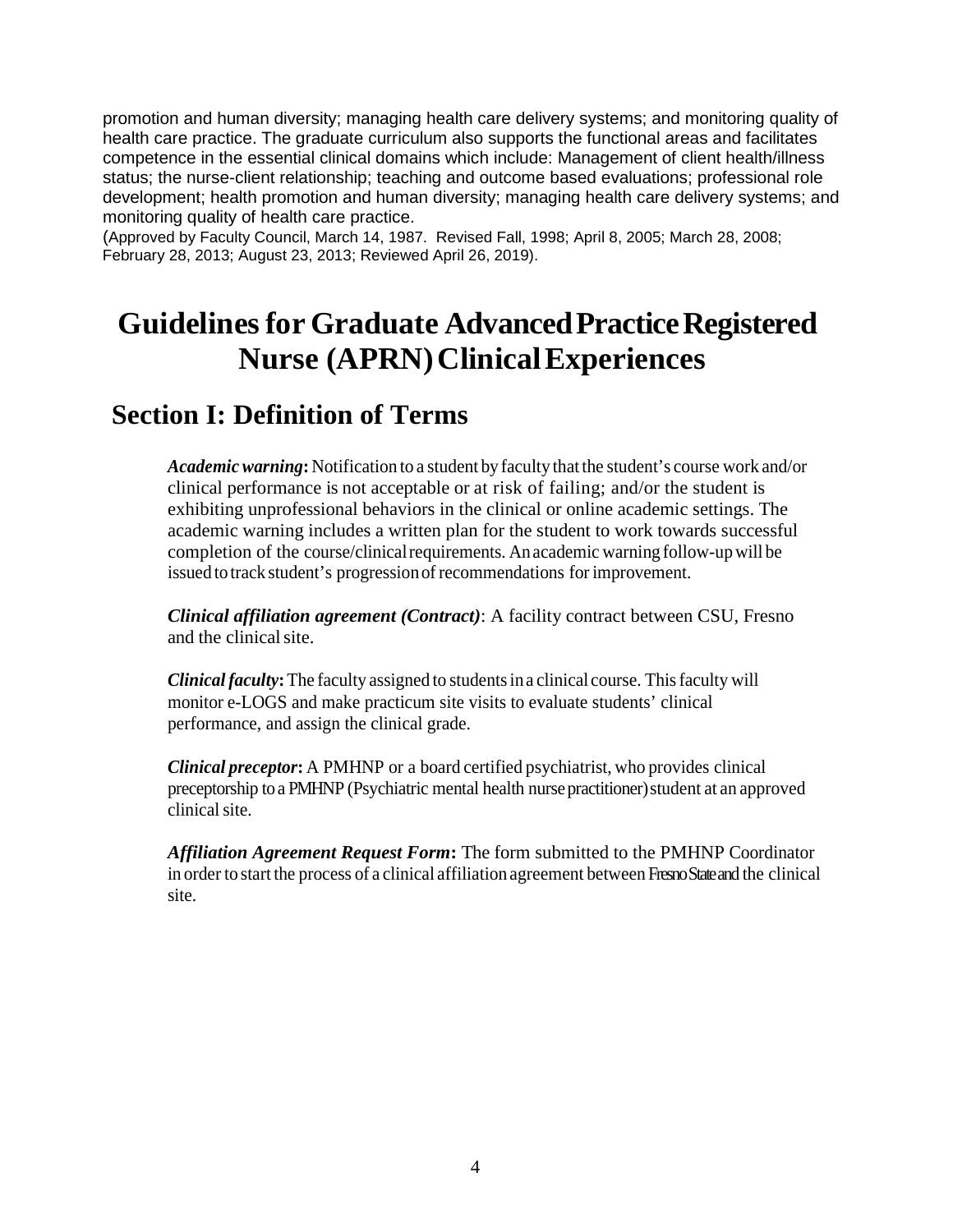### **Section II: Admissions**

The Certificate of Advanced Study for Psychiatric Mental Health Nurse Practitioners (PMHNP) program is offered by the School of Nursing at California State University Fresno, in cooperation with the Division of Continuing and Global Education (CGE). A Certificate of Advanced Study program is a structured program of at least twelve semester units of graduate courses, determined in advance by a department or school, designed to meet the educational objectives of specific groups of individuals. The PMHNP program has been approved at all levels of the University.

This one-year post-master's program is designed to prepare primary care nurse practitioners to provide a full range of psychiatric services to patients throughout the life cycle. Students are prepared to manage adult and childhood mental health disorders. The program consists of four theory courses and includes 515 hours of precepted clinical experience for a total of 18 units. The program is offered online (Canvas, video conferencing etc.) and only requires four on site visits. Successful completion of this program results in a Certificate of Advanced Study.

1. A candidate for admission must be a primary care nurse practitioner, i.e. Family Nurse Practitioner, Pediatric Nurse Practitioner, Adult Nurse Practitioner, or Geriatric Nurse Practitioner.

2. The candidate must have a current unencumbered, valid California Nurse Practitioner license and furnishing and DEA numbers. Practicum hours are required to be completed in California.

3. Prospective students must apply to both Fresno State Graduate Admissions at Cal State Apply (https://www2.calstate.edu/apply) and to the School of Nursing (SON). The Psychiatric Mental Health Nurse Practitioner Program SON application is available at www.nursingcas.org.

Once admitted to the program, the PMHNP Coordinator will email class numbers and enrollment deadlines to students before each semester. The student uses these numbers to register for courses at My Fresno State (https://my.fresnostate.edu/). After registration, the student must pay course fees within 24 hours. Students may also register by submitting a paper registration form to the Division of Continuing and Global Education.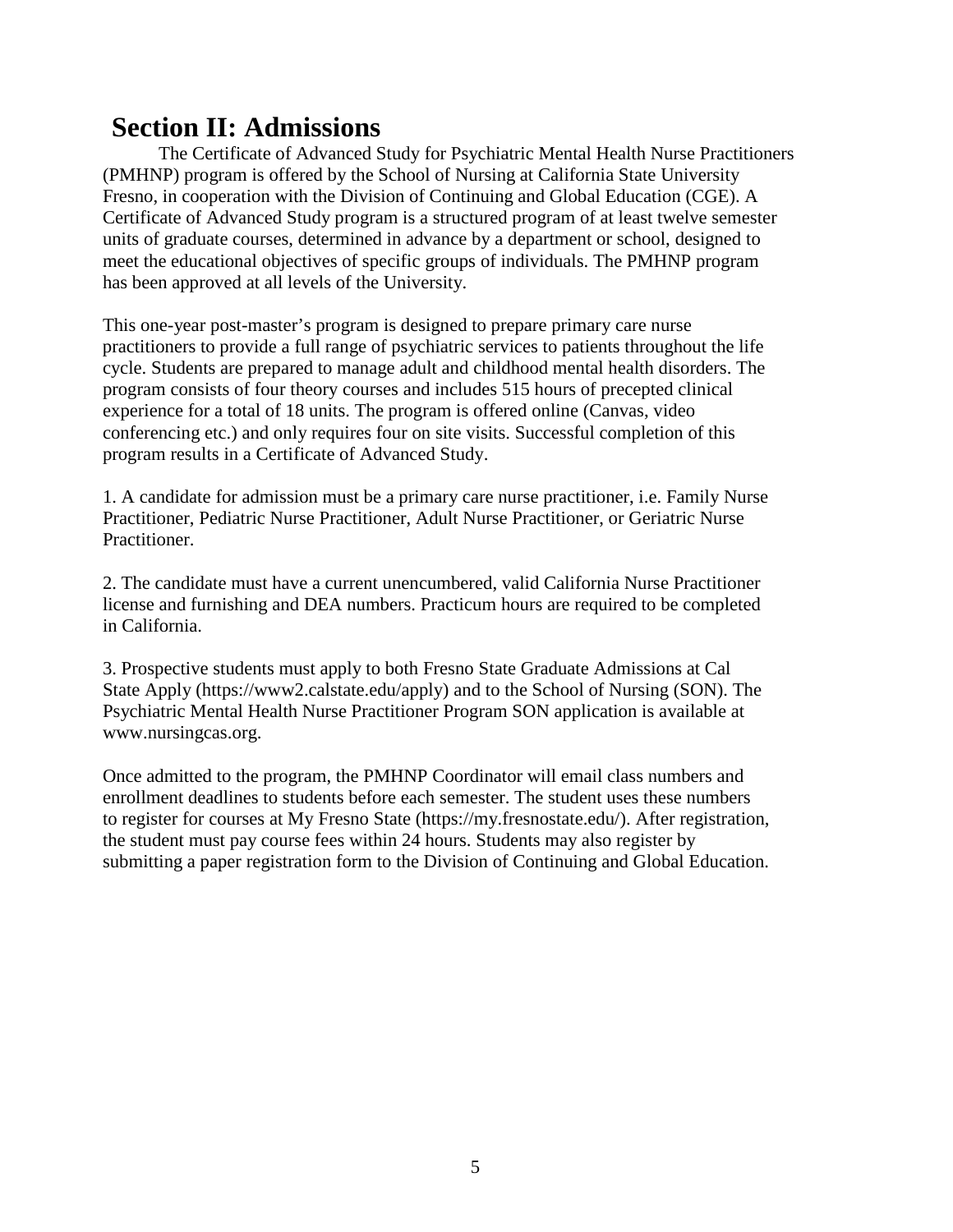### **Section III: PMHNP Organizing Framework**

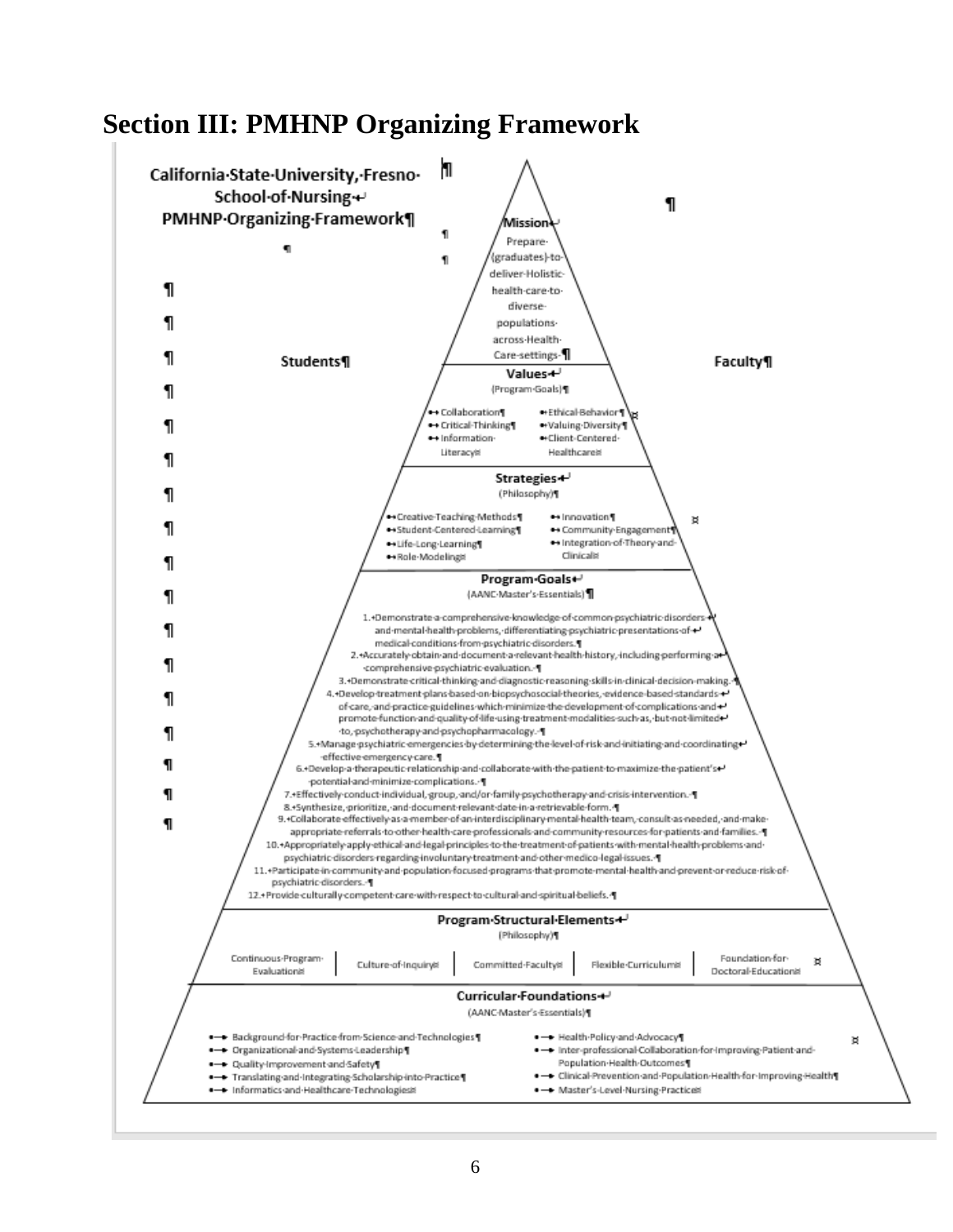# **Section IV: PMHNP Program of Study**

#### **CALIFORNIA STATE UNIVERSITY, FRESNO School of Nursing**

#### **Certificate of Advanced Study Psychiatric Mental Health Nurse Practitioner**

#### **Program of Study**

#### (18 Units) – 12 Months

| <b>Fall Semester</b> |                                                                                                | <b>Units</b>   | <b>Course Description</b>                                                                                                                                                                                                                                                                                                     |
|----------------------|------------------------------------------------------------------------------------------------|----------------|-------------------------------------------------------------------------------------------------------------------------------------------------------------------------------------------------------------------------------------------------------------------------------------------------------------------------------|
| <b>NURS</b><br>243   | <b>Psychiatric Disorders and Mental</b><br>Health Problems in Primary Care                     | $\overline{2}$ | Major theories and models of psychiatric disorders and mental<br>health problems. Symptoms, underlying causes, and management<br>of common mental disorders seen in primary care settings such as<br>eating disorders, anxiety, substance abuse, and depression<br>discussed. Ethical issues. Focus on patient as individual. |
| <b>NURS</b><br>244   | Psychopharmacology                                                                             | 2              | Current scientific knowledge of psychotropic regimens and<br>application to psychiatric disorders and mental health problems.<br>Advanced concepts in neuroscience, pharmacokinetics,<br>pharmacodynamics and clinical management.                                                                                            |
| <b>NURS</b><br>245   | Management of Common<br><b>Psychiatric Conditions in Primary</b><br>Care Practicum (103 hours) | $\overline{2}$ | Assessment, diagnosis and management of common mental health<br>disorders in primary care. Critical analysis of clinical strategies and<br>interventions in health promotion and maintenance and prevention<br>of common psychiatric problems in primary care. Role of PMHNP in<br>community mental health                    |
|                      | <b>Total Semester Units</b>                                                                    | 6              |                                                                                                                                                                                                                                                                                                                               |

| <b>Spring Semester</b> |                                                                                                                     | <b>Units</b>   | <b>Course Description</b>                                                                                                                                                                                                                                                  |
|------------------------|---------------------------------------------------------------------------------------------------------------------|----------------|----------------------------------------------------------------------------------------------------------------------------------------------------------------------------------------------------------------------------------------------------------------------------|
| <b>NURS</b><br>246     | Methods of Psychotherapy                                                                                            | 2              | Types and principles of family, adult and child psychotherapeutic<br>interventions. Group psychotherapeutic processes and methods of<br>facilitation. Models of crisis intervention, cognitive behavioral and<br>motivational interventions. Focus on families and groups. |
| <b>NURS</b><br>247     | Management and Care of<br>Patients with Acute and Chronic<br><b>Psychiatric Conditions</b><br>Practicum (206 hours) | $\overline{4}$ | Assessment, diagnosis, and psychopharmacologic and<br>psychotherapeutic management of common mental disorders,<br>including psychotic conditions, uncommon presentations, acute<br>exacerbations, and crises.                                                              |
|                        | <b>Total Semester Units</b>                                                                                         | 6              |                                                                                                                                                                                                                                                                            |

| <b>Summer Semester</b> |                                                                                      | Units          | <b>Course Description</b>                                                                                                                                                                                                                                                                                         |  |  |
|------------------------|--------------------------------------------------------------------------------------|----------------|-------------------------------------------------------------------------------------------------------------------------------------------------------------------------------------------------------------------------------------------------------------------------------------------------------------------|--|--|
| <b>NURS</b><br>248     | Psychiatric Disorders and Mental<br>Health Problems in Special<br>Populations        | $\mathcal{P}$  | Assessment, diagnosis and management of common psychiatric<br>conditions in elderly, children, adolescents, and diverse populations.<br>Effect of culture on expression of illness, help-seeking behaviors,<br>and treatment. Disparities in mental health care, legal and ethical<br>issues. Focus on community. |  |  |
| <b>NURS</b><br>249     | Management and Mental Health<br>Care of Special Populations<br>(Practicum 206 hours) | $\overline{4}$ | Assessment, diagnosis, and psychopharmacologic and<br>psychotherapeutic management of common mental disorders, with<br>an emphasis on care of the elder adult, children, adolescents, and<br>diverse populations.                                                                                                 |  |  |
|                        | <b>Total Semester Units</b>                                                          |                |                                                                                                                                                                                                                                                                                                                   |  |  |
| Total 18 Units         |                                                                                      |                |                                                                                                                                                                                                                                                                                                                   |  |  |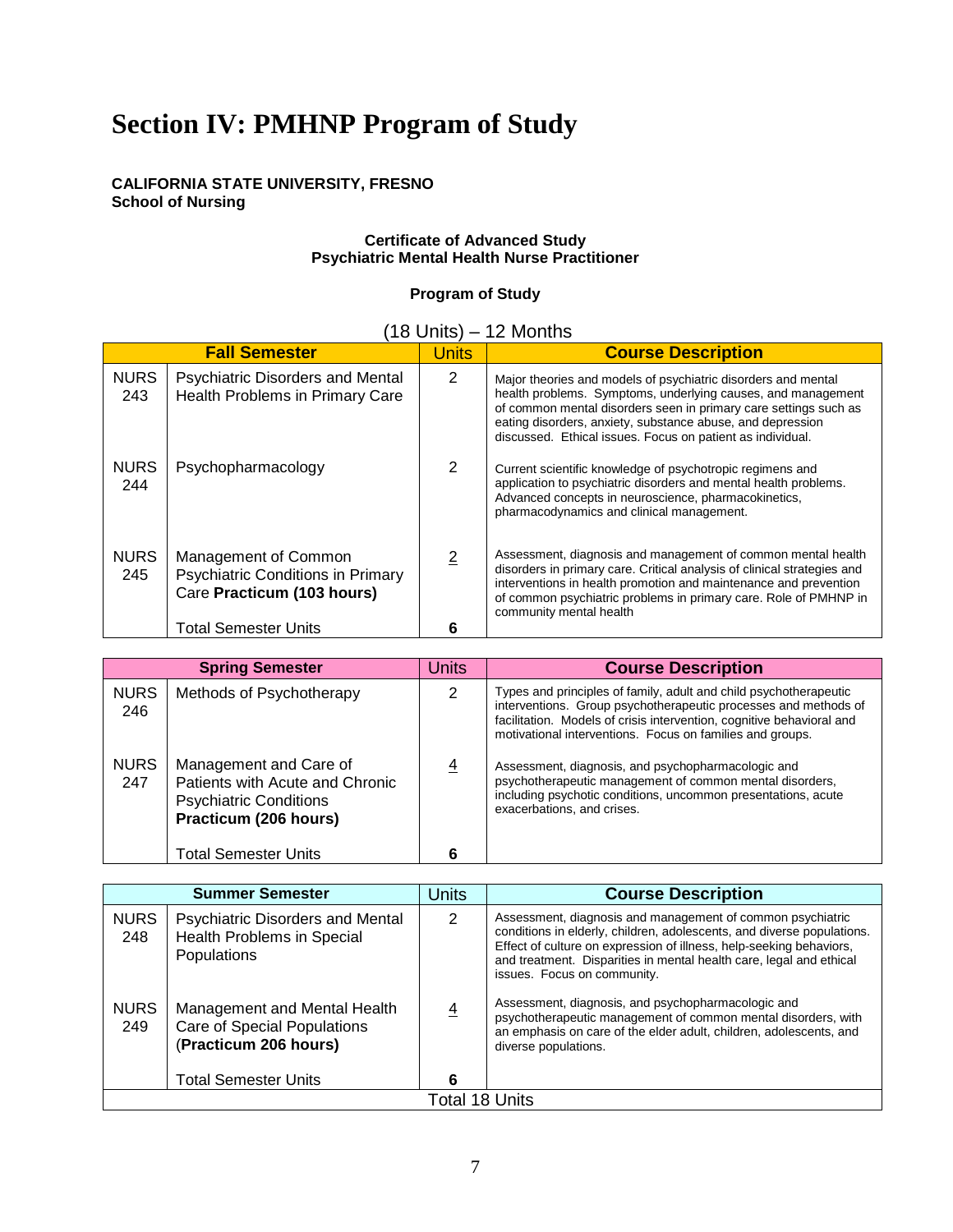# **Section V: Clinical Hours**

- Management of Common Psychiatric Conditions NURS 245 requires 103 hours of documented precepted direct patient care clinical hours in the first semester.
- Management and Care of Patients with Acute and Chronic Psychiatric Conditions NURS 247 requires 206 hours of documented precepted direct patient care clinical hours in the first semester.
- Management and Mental Health Care of Special Populations NURS 249 requires 206 hours of documented precepted direct patient care clinical hours in the first semester.

| <b>COURSE</b>   | <b>CLINICAL HOURS</b> |
|-----------------|-----------------------|
| <b>NURS 245</b> | 103                   |
| <b>NURS 247</b> | 206                   |
| <b>NURS 249</b> | 206                   |

# **Section VI: PMHNP Coordinator, Clinical Sites and Preceptors**

*PMHNP Coordinator***:** The coordinator of the PMHNP program at CSU, Fresno. oversees the program requirements for the PMHNP graduate nursing student. The PMHNP Coordinator provides leadership to the entire process from needs forecasting, budgeting, curriculum development, the affiliation process, sequencing the student experience(s), student placement, site evaluation and follow up. The PMHNP Coordinator is responsible, in conjunction with the faculty, for matching the needs of students, preceptors, and instructors to agencies to assure appropriate clinical experiences.

The PMHNP Coordinator is responsible for complex communication and problem solving to maintain positive working relationships with a variety of individuals, schools and organizations, both within the university system and independent of it. The PMHNP Coordinator operates from a solid understanding of nursing education and practice, combined with knowledge of the organizational practice environments. The incumbent will function as a representative of the university charged with cultivating and maintaining numerous relationships critical to the success of the nursing school.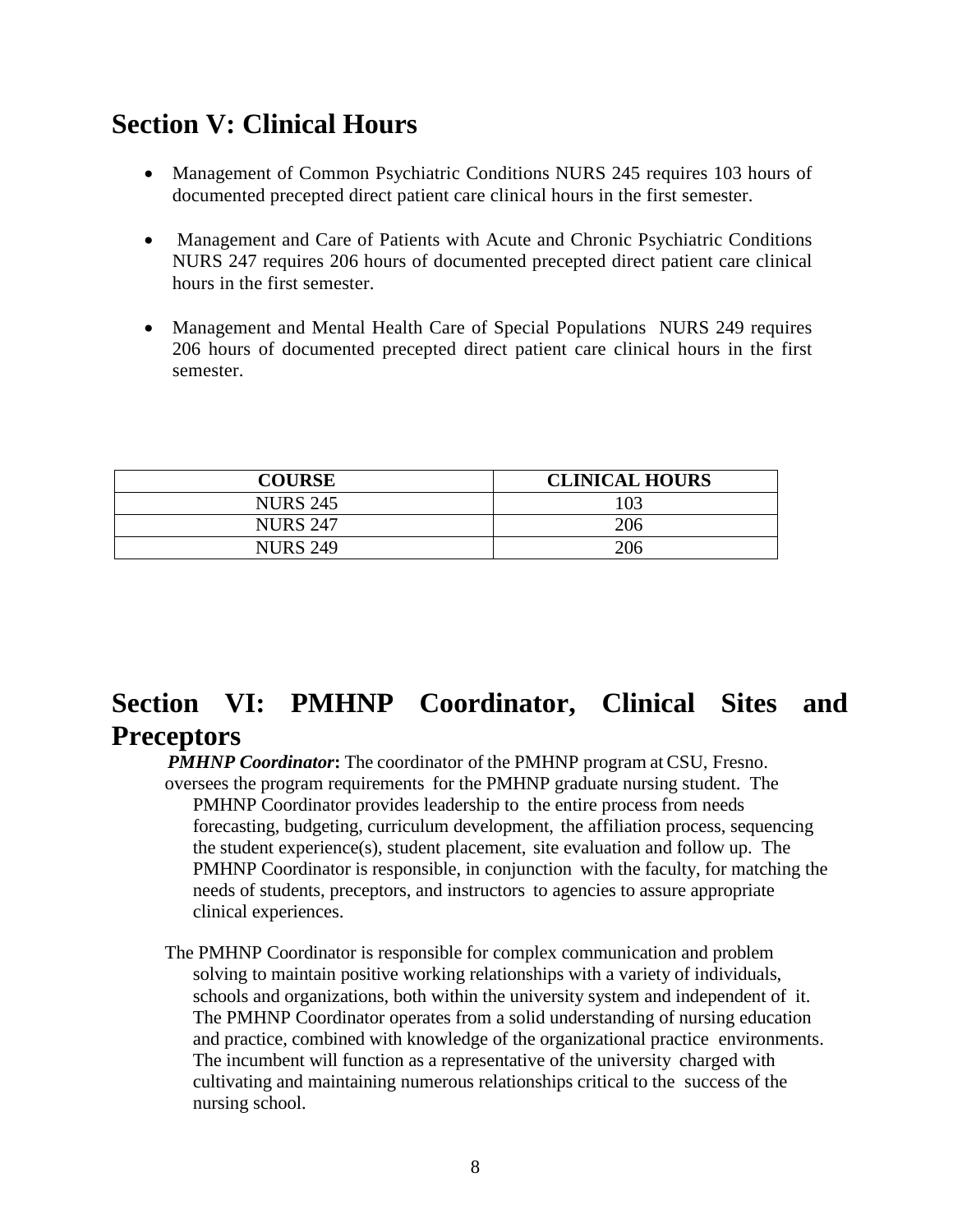#### Responsibilities

- a. Manage planning and coordination of all aspects of the PMHNP program and its operation
- b. Oversee faculty in the PMHNP program
- c. Manage and support faculty who provide advising and clinical supervision to students during student clinical experiences
- d. Review data related to student experiences and ascertain that all program and licensing requirements are met
- e. Educate and advise students
- f. Collaborate with Graduate Program Coordinator and faculty to ensure quality clinical experiences
- g. Engage in scholarly activities and maintain clinical expertise
- h. Approve where students will be placed
- i. Plan with placement facility personnel in advance of student's arrival, if needed.
- j. Provide the student with information about the community, placement facility, preceptor, and academic and personal responsibility prior to placement.

#### **Selection Criteria for Clinical Sites**

The CSU, Fresno College of Nursing requires that PMHNP student clinical experiences occur in clinical sites that meet the criteria below. In order to meet the criteria, students should be preparedto travel to clinical sites outside of the city in which they reside during any semester.

As a psychiatric mental health nurse practitioner program, *student clinical placements must be in behavioral health care settings. S*tudentsmay be able to obtain some clinical hours in conducting therapy. The maximum therapy hours that can be obtained per semester is 40 hours.

The site must be able to provide the following:

- 1. Patient with characteristics representing diversity (education, gender, income, insurance, race/ethnicity).
- 2. Patient volume which is adequate to ensure sufficient patients per day for students to acquire the skills required to meet core curriculum guidelines, program goals, and practice in a work environment upon graduation.
- 3. Adequate space is available for students (examination room, area for documentation).
- 4. Adequate resources available on site
	- a. Preceptor
	- b. APRN or Physician consultation
	- c. Medical record system (electronic preferred but not required)
	- d. Current medical reference books, Internet access or other informatics technologies (apps, polycom,telemedicine)
- 5. Clinical sites should provide the opportunity for unbiased experience with adequate growth and development of the student per professional nursing standards. Placement in a students' place of employment cannot occur unless there is specific criteria met for the clinical experience. There must be a clear distinction between when the student is an employee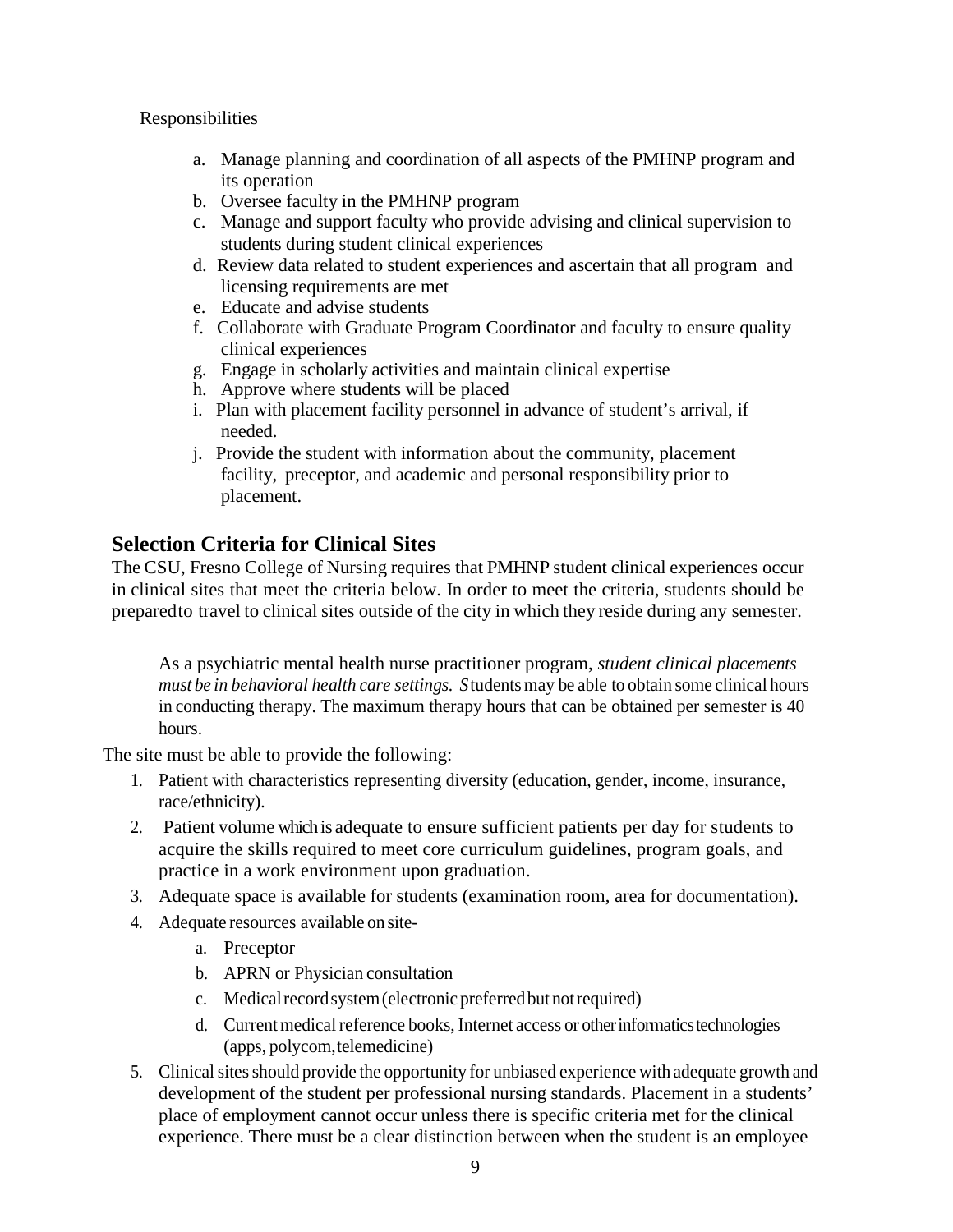and when he/she is a student to which the student, preceptor, and employer must be in agreement concerning these roles.

#### **Clinical Preceptors**

PMHNP students in the program engage in clinical practice under the guidance of a qualified clinical preceptor.

#### **The clinical preceptor must meet the following qualifications:**

- 1. Be formally educated forprofessionalpractice:
	- *a.* A Masters or Doctorally prepared national certified PMHNP- *Each student must spend some time with a PMHNP during clinical experiences. The PMHNP must have a minimum of 1 year clinical experience.*
	- *b.* Physician (MD or DO) *must be board certified in psychiatry*
- 2. Hold an unencumbered and current licensed to practice in the state where the practice site islocated unless placed in a federal clinical site.

#### **Identifying a Clinical Preceptor**

**It is the responsibility of the SON to place students in clinical preceptorships. However, students often identify a site where they would like to do their clinical hours.** If a site is identified you must ensure that the clinical site and preceptor are approved by CSU, Fresno by sending a signed copy of the agency information form and preceptor CV to the School of Nursing. The clinical site and preceptor will need to be approved and a signed contract in place prior to the student starting clinical hours. This process can take several months, so if you have identified a site please let the PMHNP Coordinator know as soon as possible to avoid delay in starting clinical hours.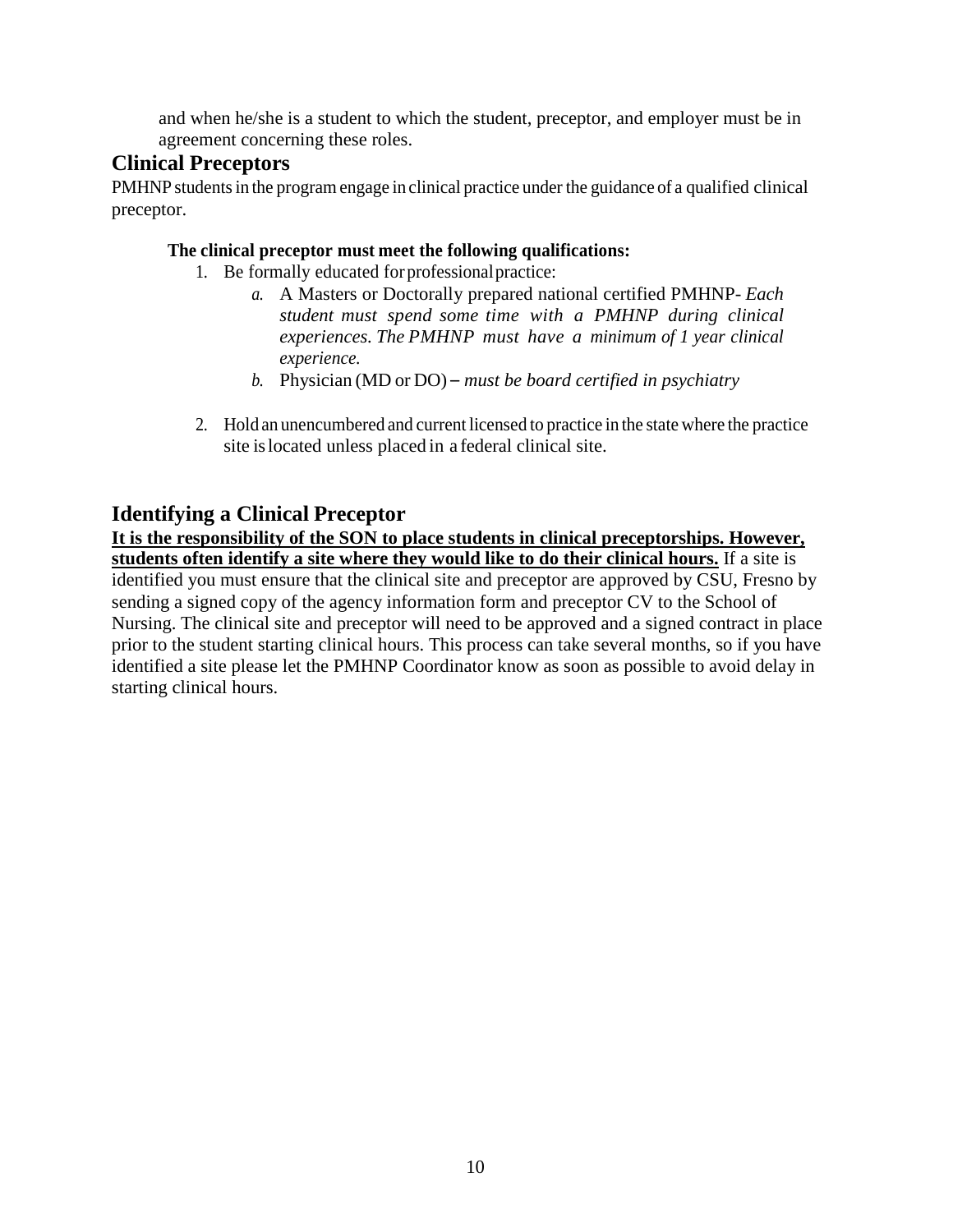The PMHNP Coordinator will work to arrange the clinical placement. Students are responsible for maintaining contact with PMHNP Coordinator and the SON so that clinical placement and all the proper forms are completed ina timely manner. If a student hasfound an additional site on his/her own, the student must still take the steps outlined above to have the clinical site and preceptor approved.

### **Approval of Clinical Site and Preceptor**

*For all students obtaining their own preceptor and clinic site:* Once a provider (NP or Physician) has agreed to serve as a clinical preceptor, the Agency Information Form and the Clinical Preceptor form and CV must be completed and turned in to the SON.

Once completed, these forms must be faxed or scanned/emailed to the PMHNP Coordinator who will approve all clinical sites and clinical preceptors according to student learning needs and specific course objectives. The PMHNP Coordinator along with the SON administrative assistant will verify that an Affiliation Agreement for the approved site is on file at the SON.

If not, the student must complete and submit the Affiliation AgreementRequest. Prior to the start of the clinical experience, a copy of the preceptor's license and certification, and an abbreviatedCVmust also be on file at SON.Itisthe responsibility of the student to obtain this.

#### **Agreement/Contract**

CSU, Fresno School of Nursing must have a facility contract with the clinical site prior to the student beginning clinical experiences. An Agreement Contract must be obtained for each clinical site the student plans to utilize. It is the responsibility of the student to complete the Agreement Contract Request form so that the SON can work directly with leadershipatthe facility to obtain the signed legal contract. Please remember this is not a contract when submitted for approval. It is only a planning form that begins the process of securing the final agreement with the SON to ensure liability coverage for students. Failure to complete the form accurately and entirely can slow this process and may prevent the student from beginning the clinical experience on time. If a current agreement is not already in place, the legal contract will be sent directly to the preceptor's agency from the SON. Completing new facility agreements is extremely time consuming. The agreement must be in place at least one semester prior to the semester of the clinical course. At least two months should be allowed for an agreement to be finalized. Once an agreement has been finalized, students will be notified via email and provided the details of the clinical placement.

Please note that some clinical sites require students to carry more liability insurance than the amount provided by the Fresno State, SON. Students at clinical sites that are requiring additional insurance will be expected to obtain a private policy or make up the difference. The Nurses Service Organization provides professional liability insurance options through their website.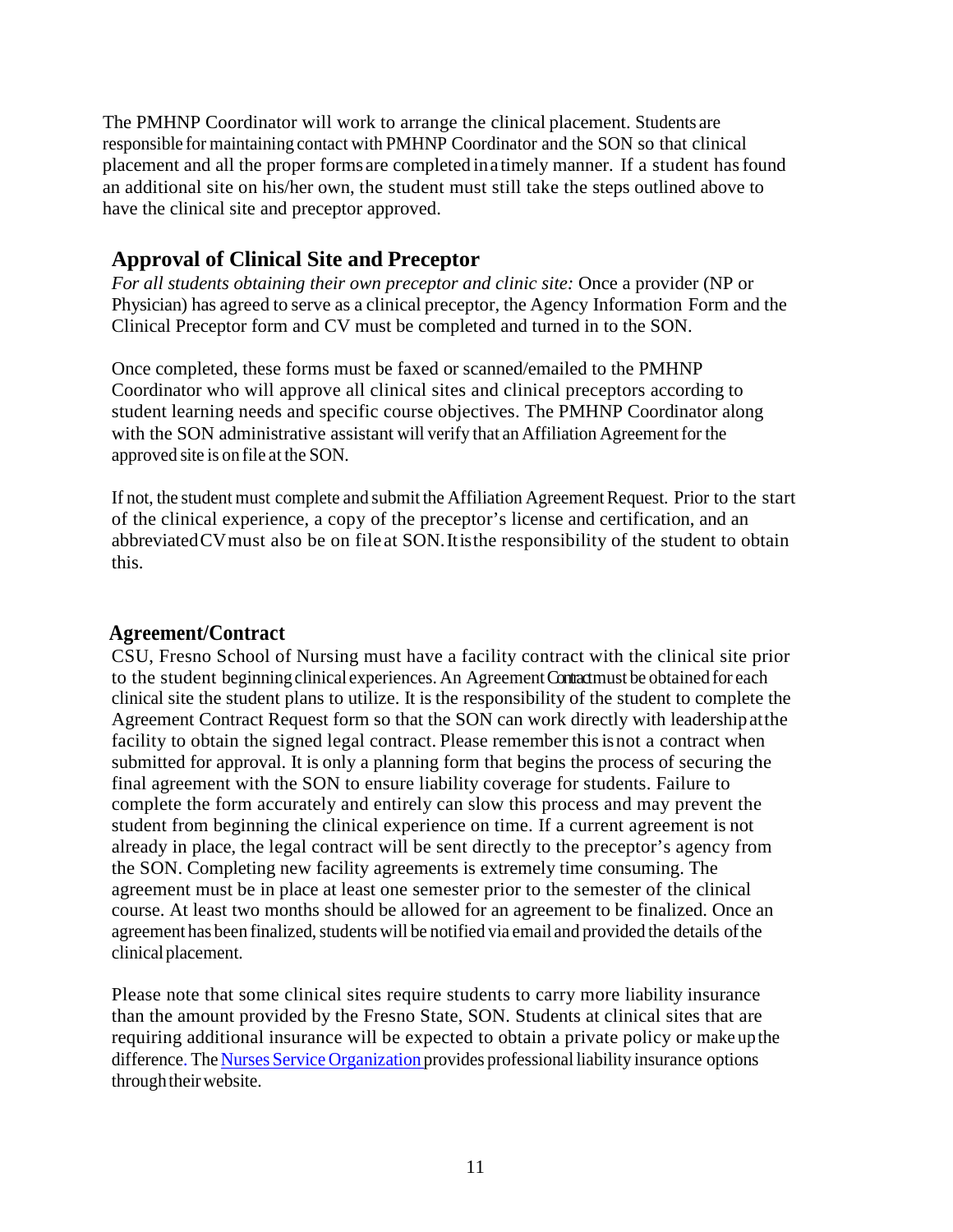#### **Initial Contact with the Clinical Preceptor**

Once a clinical preceptor is approved, the student should contact him/her prior to the start of clinical rotation. Students are expected to contact the preceptor with-in three weeks of receiving this notification. Students are encouraged to call their preceptor's officeasthe initial contact to make an appointment to meet inperson.Thisisa great way for students to learn about their preceptor. If a student does not contact a preceptor in a timely manner and the preceptor can no longer serve in that role because contact was not made, the student will be responsible for finding a

replacement. This is considered unprofessional behavior (please review SON Graduate Handbook). Students are expected to share their syllabi, these clinical guidelines, and the CSU, Fresno School of Nursing website addressfor the preceptor'sreference and use.

All students must remember that clinical preceptors are not getting paid to preceptstudents. Preceptors are providing mentoring and teaching as part of their professional role. It is important to express appreciation and write a thank you note at the end of the semester.

#### **Progression of Clinical Courses**

It is intended that students stay with the same clinical preceptor and site throughout the progression of their clinical courses. If the fit between the student and clinical preceptor/site is not workingor the student is not being exposed to the required patient populations as, determined by the midterm and final clinical evaluations, the clinical faculty and student will discuss the need to identify another clinic site. All students who do not wish to remain with their preceptor and site for other various reasons will be responsible for finding a new clinical preceptor and sit.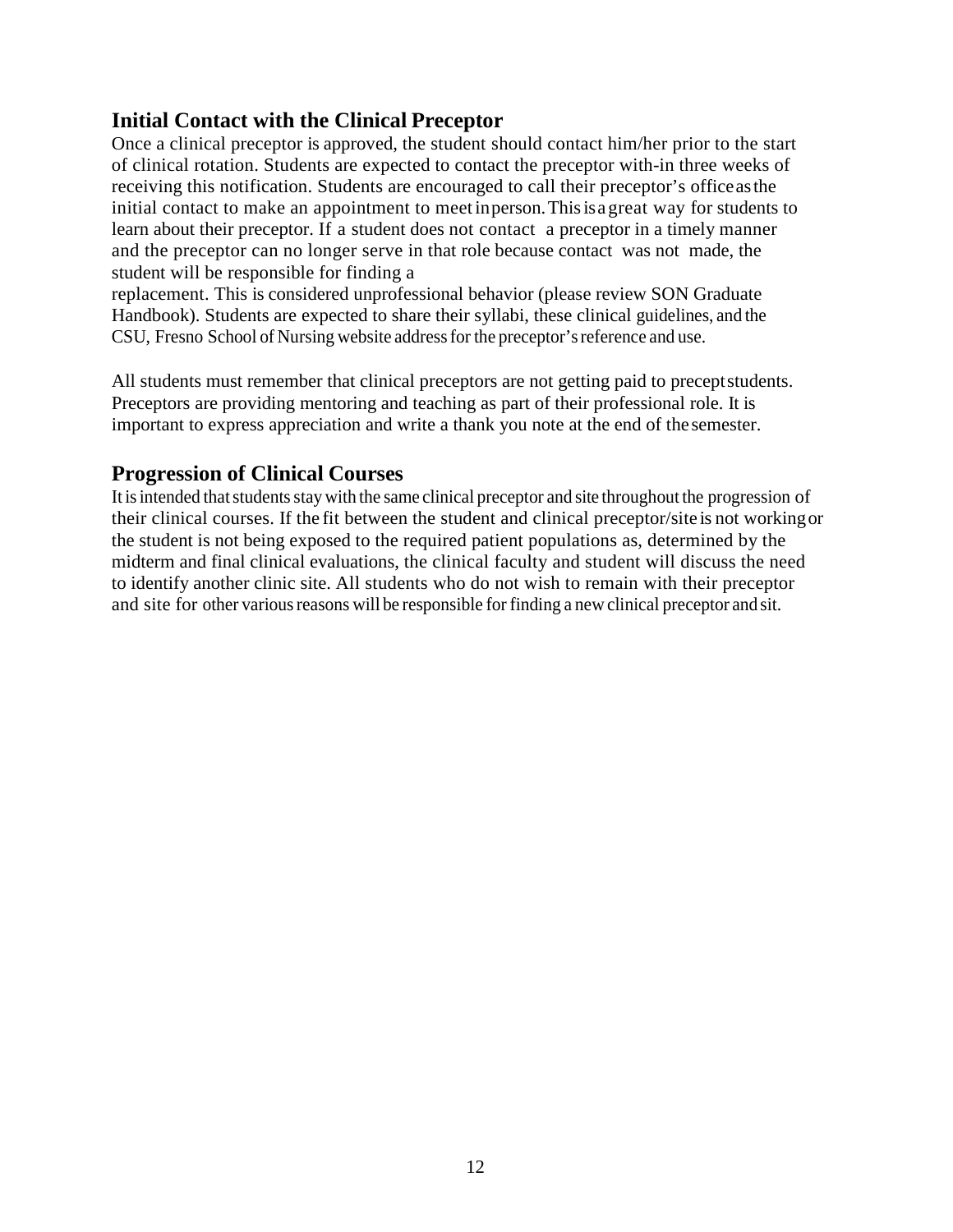### **Clinical Evaluation Criteria**

- 1. If the student's performance is unsatisfactory on any given clinical day, the clinical preceptor will initiate an informal conference with the student.Thisinformal conference will provide the student with constructive feedback to assist them in on-going improvementin clinical practice.
- 2. Should the student's performance continue tobe unsatisfactory, the clinical preceptor will notify the clinical faculty who will assist the clinical preceptor in formulating a written plan explaining areas of concern and behaviors necessary to correct these deficiencies. This process will be completed by mid-semester, if possible, so the student has time to improve. The clinical faculty will issue an Academic Warning after communicating with the course faculty to acknowledge the preceptor's concerns and develop the written plan.
- 3. The PMHNP Coordinator and Graduate will receive a copy of the written remediation plan and any follow-up documentation will be placed in the student's record. The student will be given copies of all documentation.
- 4. If the conditions of the remediation plan are not met by the student by the last clinical day, the student's clinical performance will be unsatisfactory on the final evaluation and the student will receive a failing grade. At any time if a student's clinical performance in a clinical course indicates an inability to perform at a safe and/or professional level of practice, the clinicalfaculty and clinical preceptor, in consultation with the PMHNP Coordinator, will assign a failing grade regardless of the point in time such a decision is made. In such a case, the student will be ineligible to continue in the course.
- 5. If mid-term and final evaluations indicate course competencies are not being met, students may be required to obtain additional clinical hours as determined by clinical faculty and documented in the remediation plan.

# **Section VII: Clinical Preceptor Responsibilities**

#### **Clinical Preceptor Responsibilities**

- 1. CompleteClinical Preceptor Information Form and abbreviatedCV Form prior to student beginning clinical experience. Student will submit to the Clinical PMHNP Coordinator.
- 2. Provide a copy of license and specialty certification to the PMHNP Coordinator and to CSU, Fresno SON.
- 3. Orient student to the clinical site and agency policies. Discuss with student the preferred method for communication with clinical preceptor and/or clinic site.
- 4. Reviewwith student the site's patient population, mostfrequent diagnoses and procedures commonly performed.
- 5. Discuss preceptor and agency expectationsforthe documentationof patient encounters.
- 6. Facilitate aninformal collaborative andmutuallyrespectful environmentinwhich tolearn.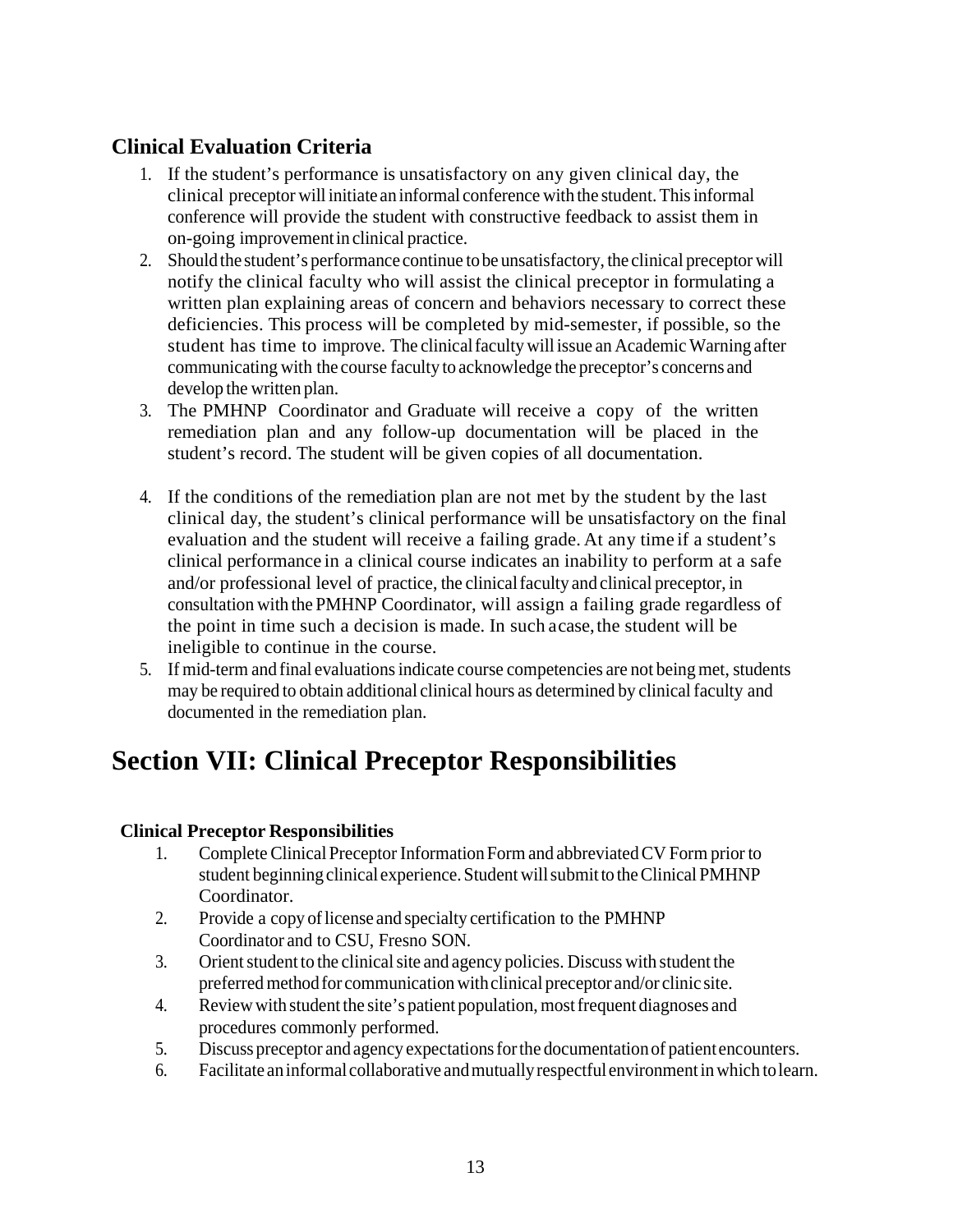- 7. Promptlycommunicate to PMHNP Coordinatorregarding issues of concern or unsafe practice.
- 8. Review the objectives of the course and student's clinical objectivesto determine the type of learning opportunities that will enhance the student's learning. Direct the studentto resources and evidence basedreadings.
- 9. Provide daily feedback to improve the student's assessment, management, and presentationskills.
- 10. Provide a variety of learning experiences with appropriate client populations. If available, encourage participation in interdisciplinary team meetings.
- 11. Facilitate student's progressive independence inclinical knowledge and skills by supporting the student's autonomous assessment and evaluation.
- 12. Complete student's midterm and final clinical feedback form and review with clinical faculty during required phone conference and/or email communication. Mid- semester and final feedback forms must be completed by the clinical preceptor and reviewed with the student. (Student's final clinical grade will be awarded by the assignedCSU, Fresno SON clinical faculty). Students will provide clinical preceptors with a copy of their e-LOGS at the midterm and final feedback meetings. Clinical preceptor will verify the student'stime log and document this on the midterm and final feedback forms.

## **Section VIII: StudentResponsibilities**

### *Note: All information regarding clinical experiences and e-LOGS requirements applies to PMHNP students* **Role/Responsibilities of the Student**

PMHNP students will see fewer patients, 2-4in the first clinical rotation working toward3-5 in the second clinical, and then to 5-8 in the final clinical course.

Faculty understands that patient numbers may vary depending on the clinical site and level of acuity. Students must see a mixture of patient populations aswell as ages. Students are required to complete and evaluate their personal e-LOGS chart detailing the demographics of patients they have seen at mid-term and final when evaluations are due. Clinical faculty will review e-LOGS documented at mid-term and end of semester to ensure learning objectives are met.

But students are ultimately responsible for making sure they are exposed to a mixture of ages and patients.

*Important:* Please contact the PMHNP Coordinator for any questions or concerns.

#### **Student Responsibilities**

1. Integrate personallearning objectives with course objectives.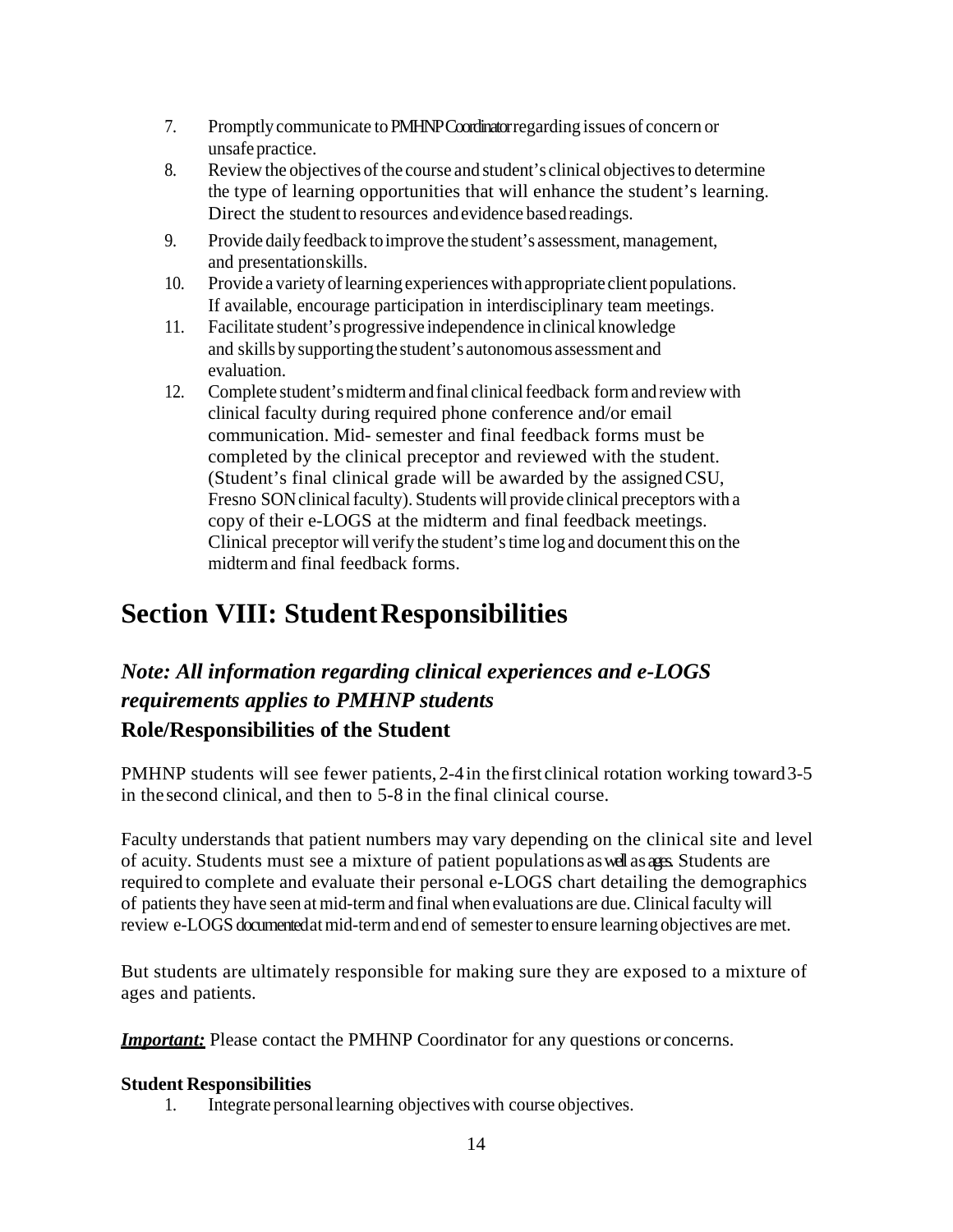- 2. Ensure clinical Agreement (Contract) has been approved. The student may then contact approved clinical preceptor and determine the schedule for the clinical experience, including days of week and hours per day.
- 3. Ensure preceptor's abbreviatedCVandAgreement (Contract) form are completed and submitted prior to starting clinical hours.
- 4. Develop the clinical calendar of dates and times the student will be in clinic with the preceptor. The calendaris a contract between the student, preceptor and clinical course faculty. It is required that clinical hours be completed consistently during the semester, up to and including the last week of the semester, unless otherwise directed by the course faculty. There is to be no longer than 2 weeks (with the exception of official CSU, Fresno SON closings) between clinical dates.
- 5. Complete clinical calendar of dates approved for student to attend clinical setting, in e-LOGS, as directed by faculty by second week of clinical course.
- 6. Developand share clinicallearning needs/objectives withclinicalpreceptor and discuss strategies to meet them.
- 7. Adhere to professional attire that isin accordance with clinicalsite requirements or what is approved by clinical site.
- 8. Maintain professional behavior in the clinical setting at all times.
- 9. Collect and enter all patient encounter data in ELOGS (electronic clinical log) within 72 hours of the clinical experience. If not entered within 72 hours, the clinic hours for that day will not count and will need to be made up by the student.
- 10. Demonstrate increasing competenciesin assessment, management and presentation of patients to the clinical preceptor.
- 11. Function in the role of the nurse practitioner under the supervision of the clinical preceptor incorporating evidence-based practice guidelines.
- 12. Attend allscheduled clinical experiences on time and be prepared, completing all required clinical hours by the final date of each clinical course.
- 13. Notify clinical preceptor andCSU, Fresno SON clinicalfaculty assoon as possible if unable to attend clinical asscheduled andarrangemake-up clinical day.
- 14. Communicate the date of the make- up day to the clinical faculty via e-mail.
- 15. Complete clinical preceptor and clinical site evaluations at end of clinical rotation and before the semesterends.
- 16. Printout an e-LOGS time log of clinical hours at midterm andfinal for the clinical preceptor to review and verify and email to the PMHNP Coordinator.

# **Section IX: FacultyResponsibilities**

#### **Clinical Faculty Responsibilities**

- 1. Complete a site visit and document communication with clinical preceptor regarding student's performance and requirements of specific clinical rotation at mid-semester and as needed. Provide this documentation to the faculty course coordinator.
- 2. Assist student and clinical preceptor to optimize clinical learning environment.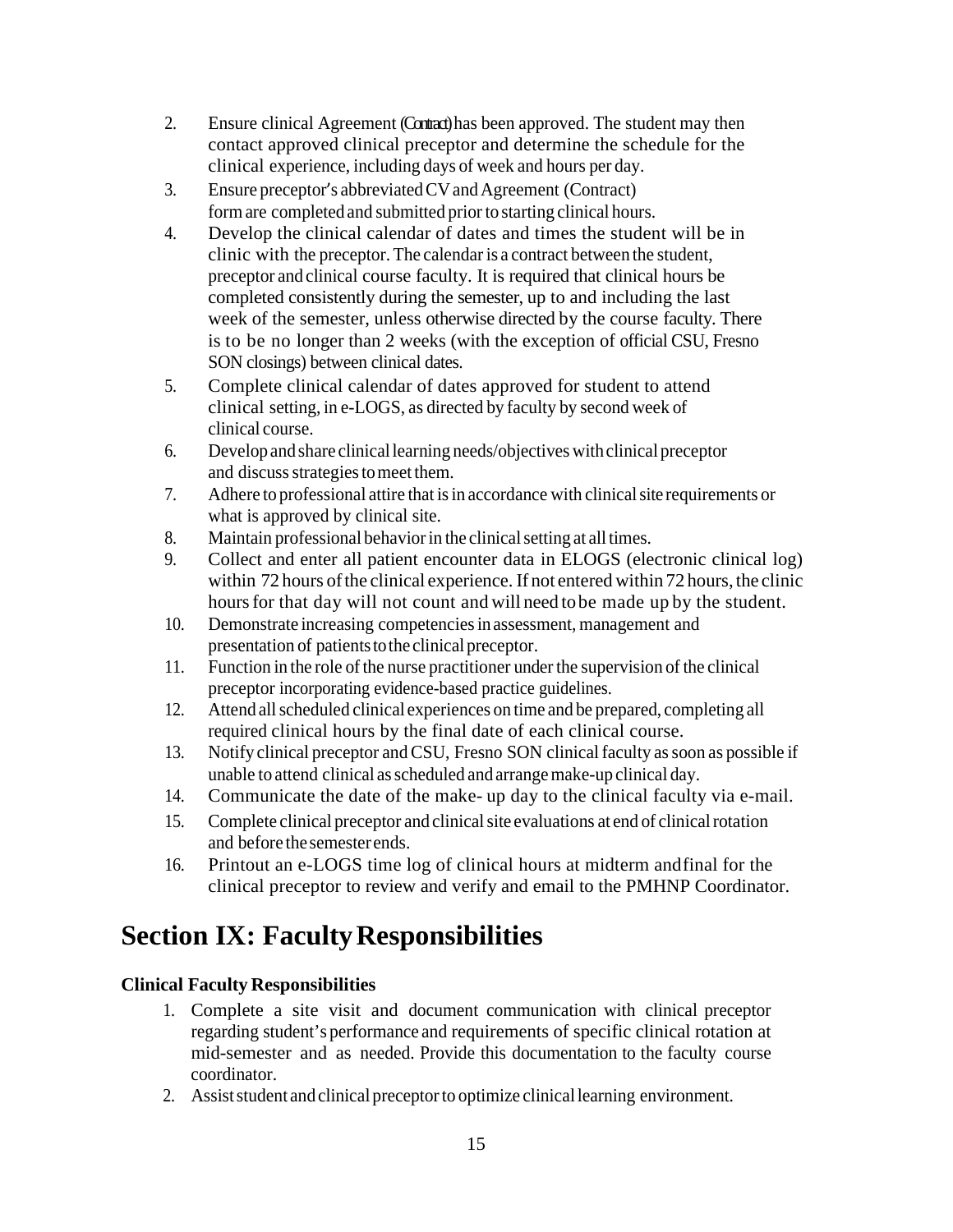- 3. Review ELOGS clinical electronic log entries each weekthroughout the semester and verify scheduled clinical day attendance as posted in ELOGS clinical calendar.
- 4. Review student ELOGS graphical charts of patients evaluated in clinic atmidterm and final in order to ensure students are seeing a mixture of ages and patients.
- 5. Communicate with student as needed throughout the semester.
- 6. Provide preferredmethod of communication and be available to answer questions or concerns regarding the student's clinical experience.
- 7. Awardstudent'sfinal grade uponachievementof clinical competencies
- 8. Review the student's evaluation of the clinical preceptor and clinical site and provide information tothe faculty course coordinator.

### **Section X: e-LOGS**

#### **e-LOGS Clinical Logs**

e-LOGS is the software system that NP students use to track clinical hours and patient encounters. Students will receive an e-Log username and password and will be introduced to the e-Logs system during the beginning of the semester in NURS 245 course.

e-LOGS is only to be used for direct patient encounters. Any observation time in the clinic setting will not count toward the total number of clinical hours required for each course. As stated in the National Organization of Nurse Practitioner Faculties (NONPF) guidelines:

> "*Direct patient care clinical hours refer to hours in which direct clinical care is provided toindividuals&familiesin one of the three population—focused areas of NP practice; these hours do not include skill lab hours, physical assessment practice sessions, or a community project, if it does not include provision of direct care. Clinical experiences and time spent in each experience should be varied and distributed in a way that prepares the student to provide care to the populations served. In addition, whereas 500 direct patient care clinical hours is regarded as a minimum, it is expected that programs preparing NPs to provide direct care to multiple age groups, e.g. FNP (or lifespan), will exceed this minimumrequirement."*

Documented clinical time in e-LOGS must be direct patient care. E-LOGS allows students to divide time into 'Patient Time', 'Consult time', 'Conference Time' and 'Shift Time'. For SON documentation, "PatientTime"MUST EQUAL YOUR"ShiftTime".To make this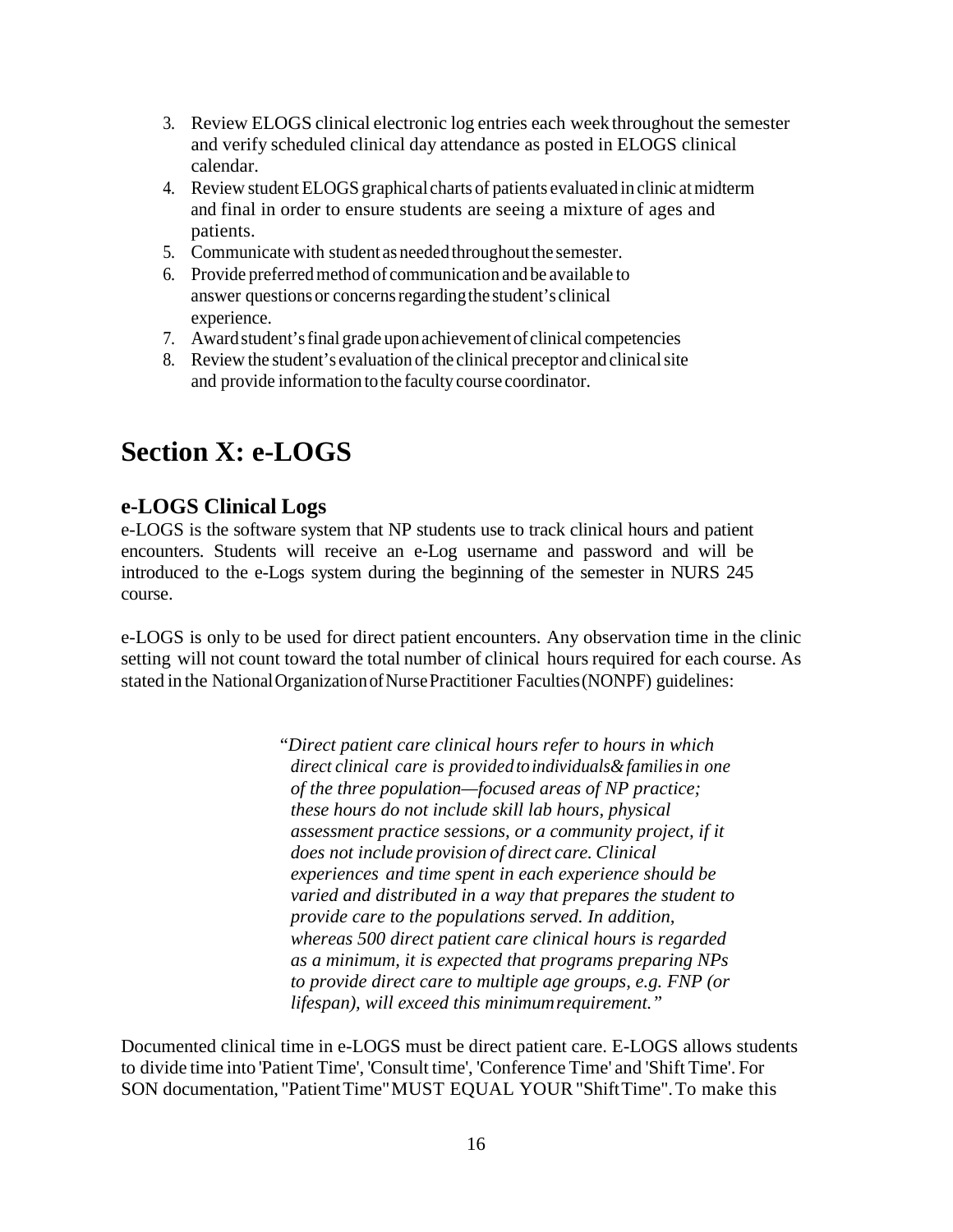simple, it is suggested that students divide the number of patients they are documenting ine-LOGS by their total shift hours. For example, if students are in clinic for 8 hours and document 6 patients in e-LOGS, the patient time will be 80 minutes for each patient, so the total time will equal the 8 hours which is the time log shift time. Students may leave consult and conference time at zero.

Clinical faculty are aware that student time with patients in clinic may vary depending on the problem,diagnosis,orsituation,however,itisnecessary that the work being done during the shift time is attributed to direct patient care. This is important for accreditation and compliance within the college as well as ensuring earned clinical hours count towards requirements for graduation.

#### **IMPORTANT ELOGS INFORMATION**

Itisimperative that students keep current with theire-LOGS. **Students are expected to complete the e-LOGS log within 72 hours of the clinic day just as providers complete patient documentation in the clinic setting.** Delay in completion of e-Logs often means information required is lost. Students will receive an Academic Warning if there are no ELOGS entries within the first two weeks of a clinical course.If students donot complete their ELOGS clinical logwithin72 hours after their clinical day, they will have to make up the clinical day. Faculty will determine any adjustments to clinical time according to requirements of each clinical course. *Students are expected to complete half of their clinical hours per clinical course by mid-semester and the calendar of clinical days and hoursshould reflect this.*

#### **Faculty ELOGS Responsibilities:**

#### *Faculty must:*

- 1. Review student e-LOGS entries and provide educational feedback.
- 2. Review e-LOGS with the student at mid-semester and final in order to assess learning objectives and appropriate clinical placement.
- 3. Communicate with the student and PMHNP coordinatorifthere are concerns about the student's clinical performance.Develop a remediation plan for borderline or unsatisfactory academicorprofessional behaviors.
- 4. Ensure the student submits the mid-semester (self-evaluation and feedback from preceptor) and finale evaluation paperwork (feedback from the preceptor and student evaluations of self, preceptor and clinical site) by due date as determined by PMHNP Coordinator.

#### **Student e-LOGS Responsibilities**

#### *Each student must:*

- 1. Notify the clinical faculty and preceptorinadvance ifthe student cannot attend a clinic day noted on the calendar. (The student must then negotiate a make-up date with the preceptor and notify the clinical faculty).
- 2. Complete e-LOGS logs within 72 hours of the scheduled clinical day.If this does not
	- a. Occur,the clinical day will need to be made up by the student.
- 3. Must start clinic and e-LOGS entries within two weeks of the start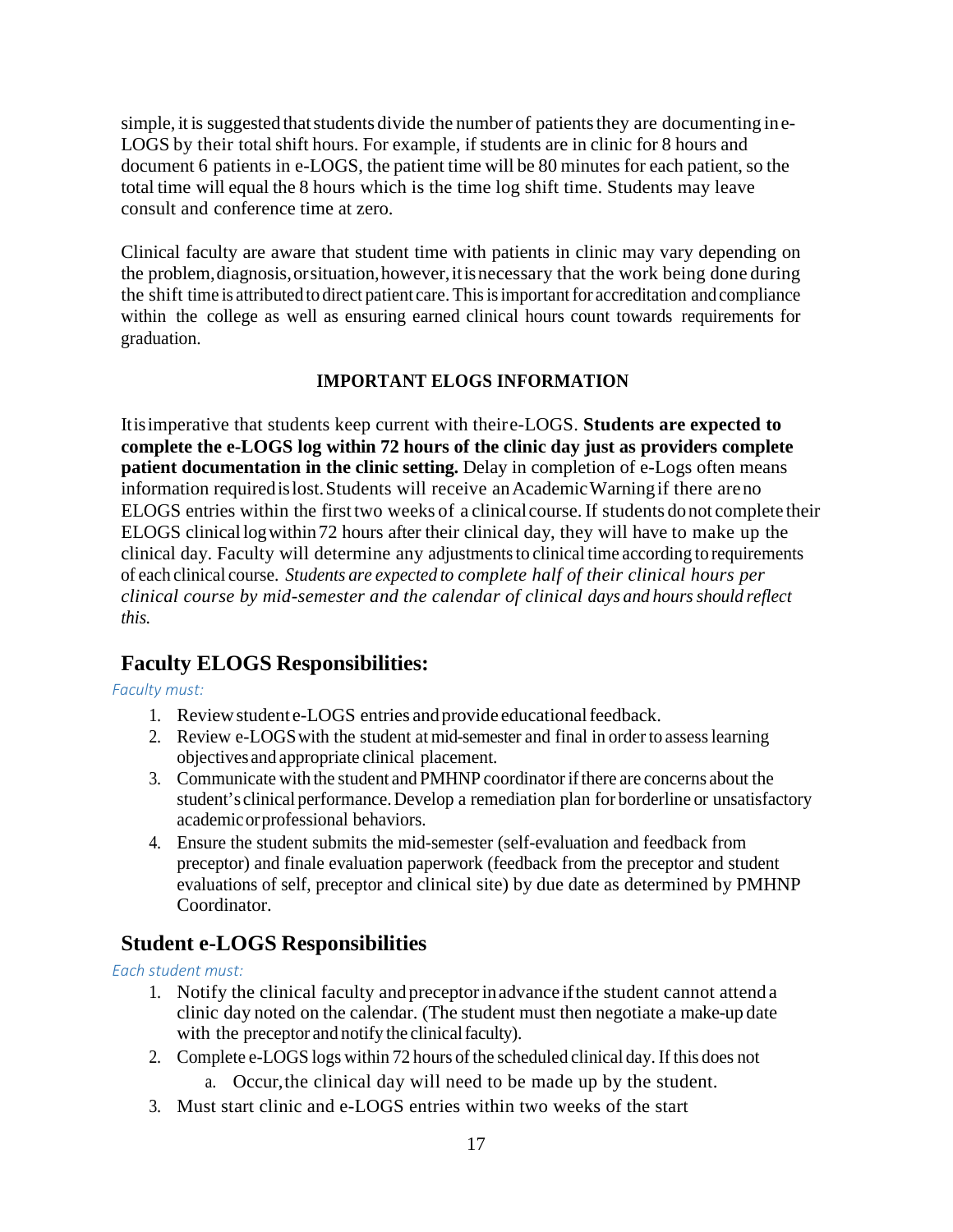of the semester.

- 4. Upload preceptorsigned clinical calendar which verifies clinical hours by the last day of each (every) month every (each) semester. Each day of attendance requires verification with the preceptor signature.
- 5. For documentation, "Patient Time" must equal your "Shift Time".
- 6. Respond to faculty questionsregarding e-LOGS entries.
- 7. Review Clinical Graphics Report (e-LOGS graphical pie chart) to ensure a wide range of demographics and diagnoses are seen during the semester in order to develop learning objectives for clinic. This should be done at mid-semester and near end of semester and reviewed with the student's clinicalfaculty.
- 8. The total number of clinical hours will be reviewed and confirmed during midsemester and final feedback sessions with your preceptor. The preceptor will be asked to confirm this on their e-LOGS student feedback forms.

### **Section XI: Evaluations**

Students will be asked to evaluate the clinical site and clinical preceptor at the end of the semester. These evaluations are imperative and provide necessary feedback for future placements with the preceptor/site. Students will also provide a self-evaluation to their clinical preceptor mid-semester and at the end of the semester. This will be provided to the clinical preceptor one week prior to evaluations being completed by the clinical preceptor. Students will review and sign the mid-semester and final evaluations duringeachclinical course with their preceptor.

#### **Key to PMHNP Program Evaluation Criteria:**

**1---------Below expected skill level:** Consistently requires substantial assistance/supervision to perform task adequately.

**2---------Basic skill level:** Performs tasks with basic skill and with moderate amount of assistance/supervision.

**3---------Intermediate skill level:** Performs tasks with skill and able to interpret findings with minimal assistance/supervision.

**4---------High skill level:** Performs with proficiency and skill, interprets with consistently accurate judgment, does notneed assistance/supervision.

### **Section XII: Grievances**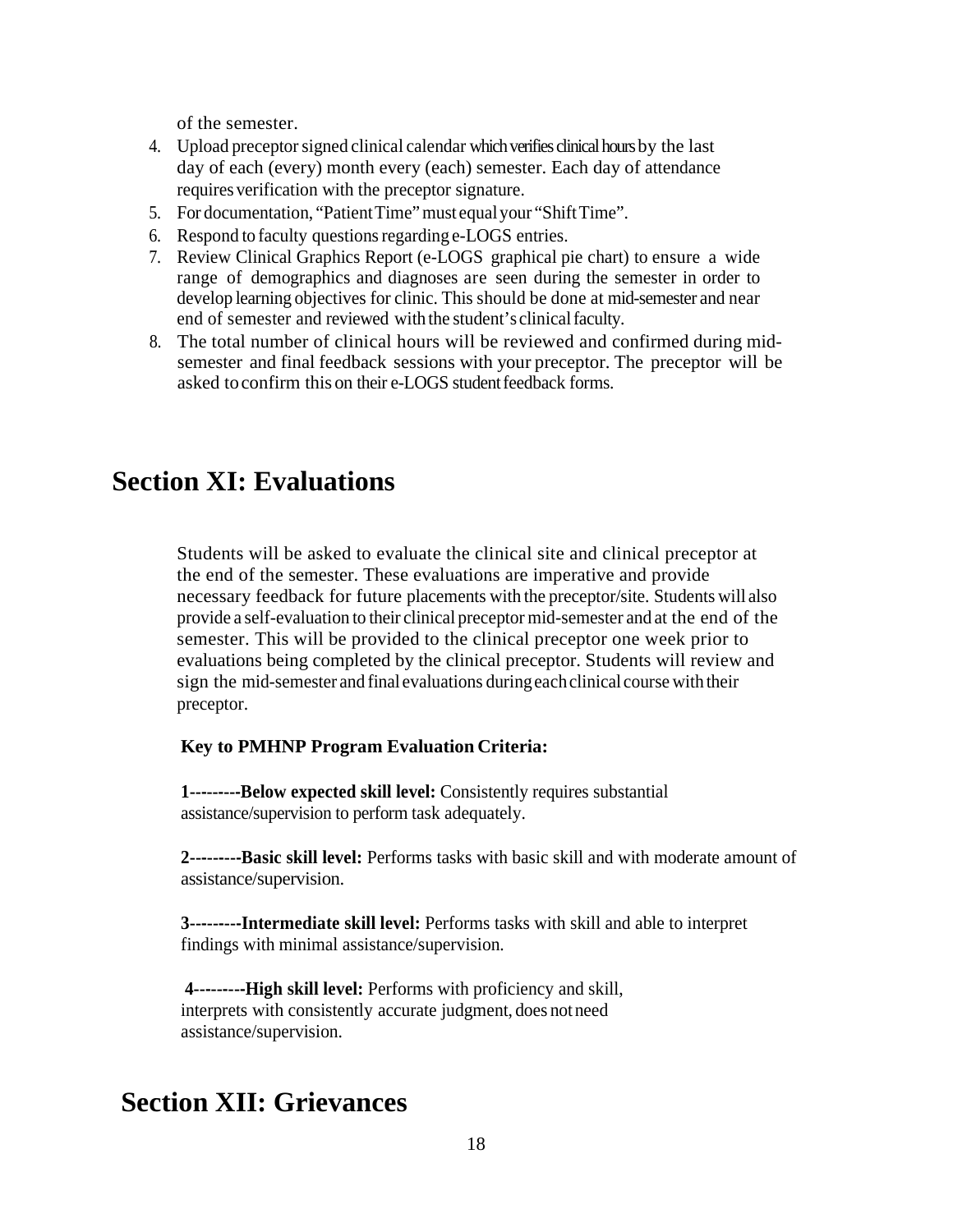#### **Grievance (Dispute)**

Disputes arise out of University decisions or actions that are alleged to be arbitrary, capricious, or contrary to accepted procedures. In nearly all such cases, these disputes are handled through normal academic and administrative channels.

For such disputes, the program follows established policies/procedures. Three options for resolution of problems are available to the student. The following sequence of events characterizes the dispute (grievance) process: (a) resolution on an informal basis between student and faculty member; (b) appeal to the Graduate, Baccalaureate, or PMHNP Committee or Coordinator; and (c) appeal to the Student Affairs Committee. If the complaint reaches this level, the recommendation of the committee is stated at the time of the hearing and copies are mailed to the student, the faculty member, and the SON Chair. A copy of the recommendation is placed in the student's SON folder. If the dispute is related to matters other than grades, a student advising form is started and placed in the student file. Each interaction with the student is documented on the advising form.

If dissatisfied with the SON resolution, the student also has the option of using the formal California State University, Fresno [Dispute Resolution Policy.](http://www.fresnostate.edu/academics/facultyaffairs/documents/apm/415.pdf) A detailed description of the grievance (Dispute) procedure is available in the Office of the Vice President for Student Affairs and Dean of Students. University guidelines and policies for [graduate and post-graduate](http://www.fresnostate.edu/academics/aps/documents/apm/247.pdf)  [student petitions and appeals](http://www.fresnostate.edu/academics/aps/documents/apm/247.pdf) can also be found online. In addition, information concerning the System-wide Policy Prohibiting Discrimination, Harassment and Retaliation Against Students and System-wide Procedure for Handling Discrimination, Harassment and Retaliation Complaints by Students — Executive Order 109, is available to students in the handbooks, on the SON website, and Canvas resource boards.

A student-related dispute could arise out of a decision or action, in the course of official duty by a member of the faculty, staff, or administration of California State University, Fresno. The decision or action could be alleged as discriminatory, contrary to accepted academic relationships and procedures, or restrictive of the rights of any student of the university to fair treatment. The dispute resolution process provides a mechanism for students to have a third party review the situation. The student must first make a good faith effort to resolve the matter informally by talking directly with the individual concerned, the individual's direct supervisor or department chair, and the director of the unit or college/school dean. If resolution is not effective through the informal procedures, for assistance, the student should contact the Office of the Vice President for Student Affairs and Dean of Students.

### **Section XIII: Harassment**

#### **Nondiscrimination Policy**

California State University, Fresno is committed to a program of equal opportunity for all. The California State University does not discriminate in the educational programs or activities it conducts on the basis of race, color, national origin, gender, age, marital status, religion, mental or physical disability, sexual preference, pregnancy, or special disabled veteran status (Vietnam era or other covered veteran status). California State University, Fresno's Policy Statement (in the Equal Employment and Education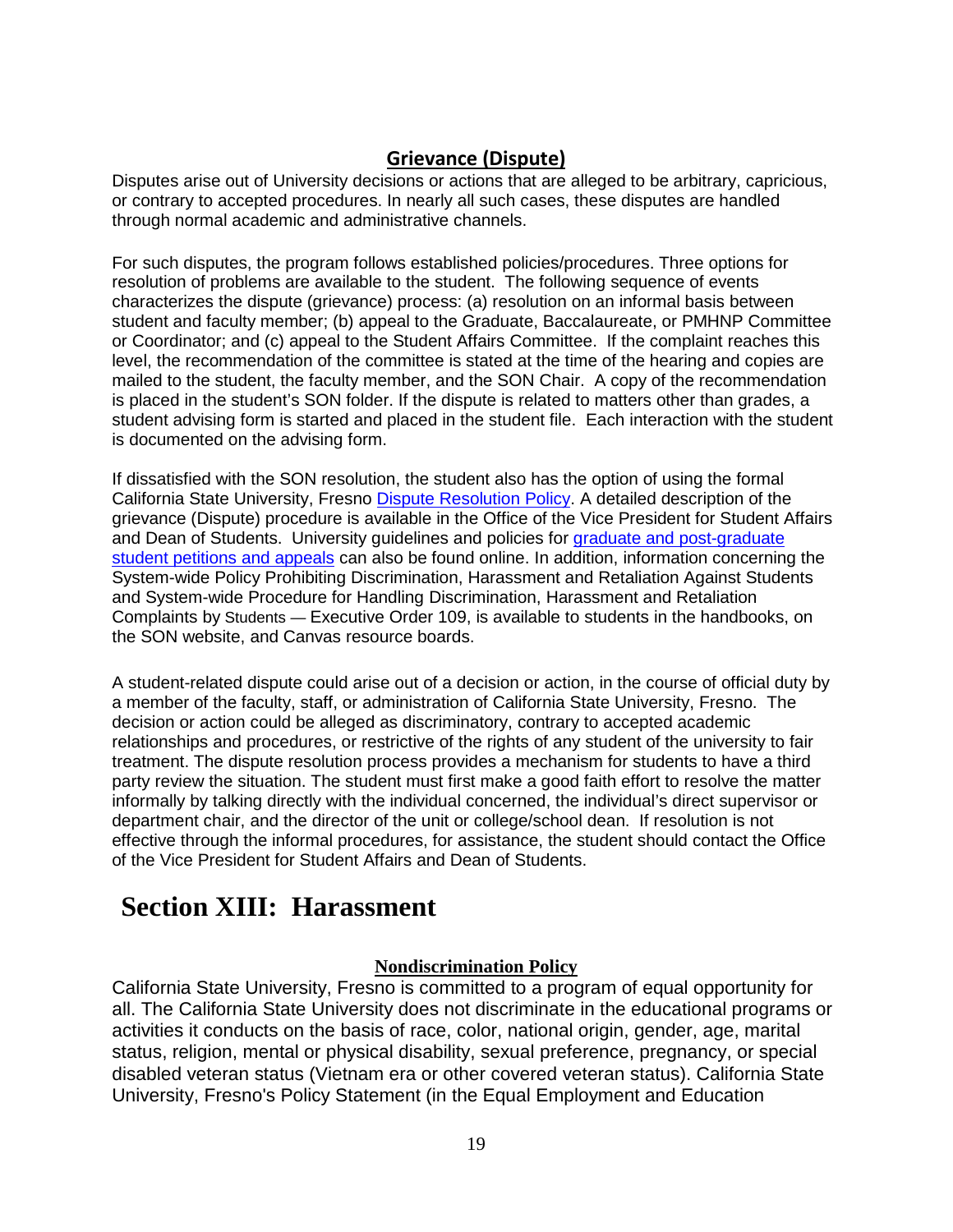Opportunity Plan and the Equal Opportunity Plan for Individuals with Disabilities, Disabled Veterans, Veterans of the Vietnam Era, and Other Eligible Veterans) addresses equal opportunity in employment, admissions, recruitment, financial aid, placement counseling, curricula, and housing for students. These are recognized by the university as basic to our equal opportunity goals.

**Race, Color, Ethnicity, National Origin, Age and Religion.** The California State University complies with the requirements of Title VI and Title VII of the Civil Rights Act of 1964, as well as other applicable federal and state laws prohibiting discrimination. No person shall, on the basis of race, color, ethnicity, national origin, age, or religion be excluded from participation in, be denied the benefits of, or be otherwise subjected to discrimination in any program of the California State University.

**Disability.** The California State University does not discriminate on the basis of disability in admission or access to, or treatment or employment in, its programs and activities. Federal laws, including sections 504 and 508 of the Rehabilitation Act of 1973 and the Americans with Disabilities Act of 1990, as amended, and various state laws prohibit such discrimination. The director of human resources has been designated to coordinate the efforts of California State University, Fresno to comply with all relevant disability laws. Inquiries concerning compliance may be addressed to Janice A. Parten, associate vice president of Human Resources, Joyal Administration Building, Room 148, 559.278.2364.

If you have special needs as addressed by the Americans with Disabilities Act (ADA) and need course materials in alternate formats, immediately notify your course instructor or Janice Brown, director of Services for Students with Disabilities, 559.278.2811. Reasonable efforts will be made to accommodate your special needs.

**Sex/Gender.** The California State University does not discriminate on the basis of sex, gender or sexual orientation in the educational programs or activities it conducts. Title IX of the Education Amendments of 1972 and certain other federal and state laws prohibit discrimination on these bases in education programs and activities operated by California State University, Fresno. Such programs and activities include admission of students and employment.

The California State University is committed to providing equal opportunities to male and female CSU students in all campus programs, including intercollegiate athletics. Persons who are aggrieved may pursue a complaint or seek information by contacting Janice A. Parten, associate vice president of Human Resources, reviewer of staff, manager, and coach concerns, 559.278.2364, Joyal Administration Building, Room 161; Tedd Wendt, the interim associate vice president for Academic Personnel and reviewer for faculty concerns, 559.278.3027; or Carolyn Coon, assistant vice president for Student Affairs/dean of students and reviewer for student concerns, 559.278.2541. Or contact the regional director of the Office for Civil Rights, United States Department of Education, 50 Beale Street, Suite 7200, San Francisco, California 94105.

#### **Harassment/Sexual Harassment**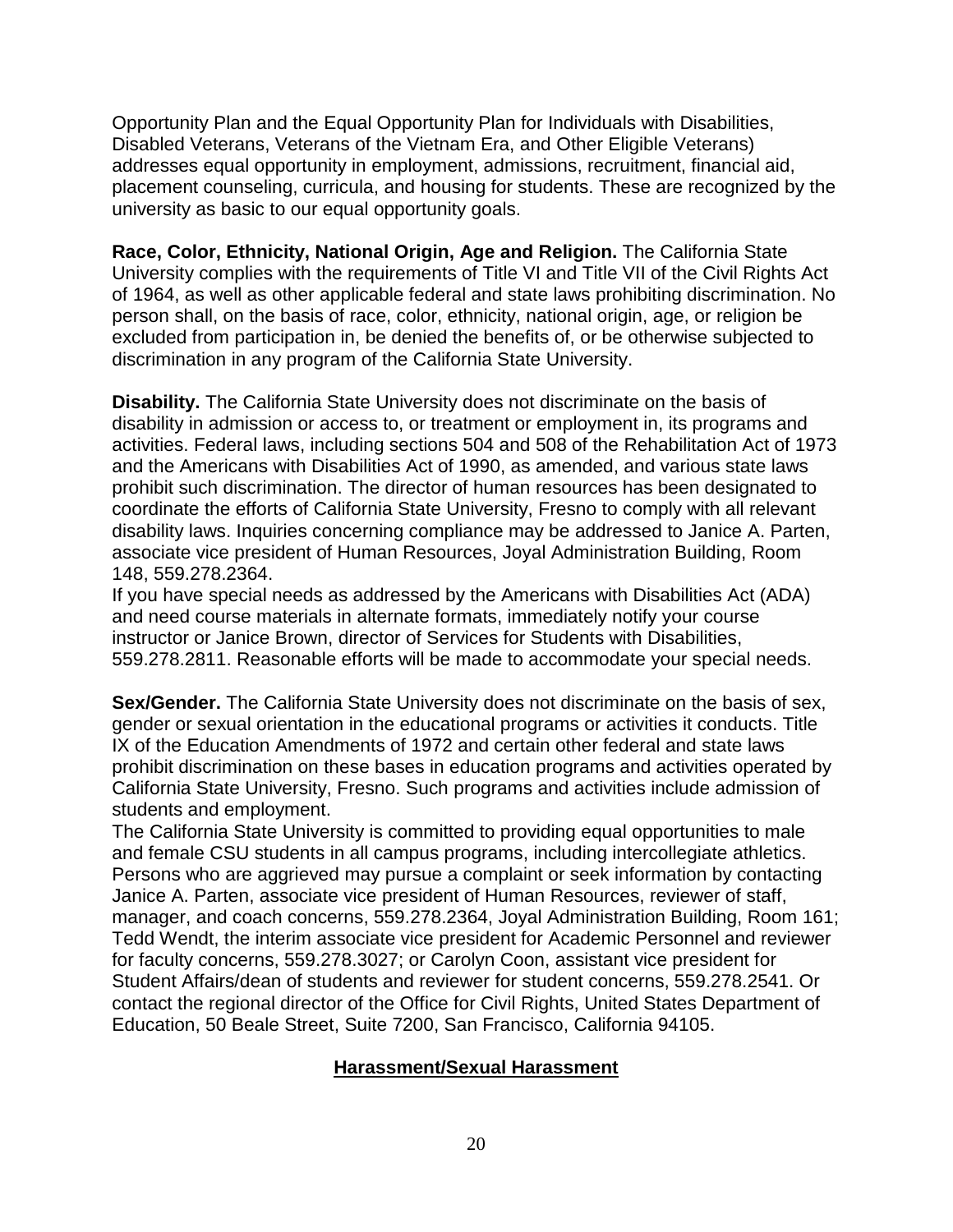Discrimination on the basis of sex is prohibited by Title VII of the Civil Rights Act as well as Title IX of the Education Act. Sexual harassment is a violation of Section 703 of Title VII. Sexual harassment refers to the unwanted imposition of sexual attention usually in the context of a relationship of unequal power, rank, or status, as well as the use of one's position of authority in the university to bestow benefits or impose deprivations on another. This applies equally to all students, staff, faculty, and managers at California State University, Fresno. Sexual harassment, or other harassment based on a person's "protected status," includes verbal, nonverbal, and/or physical conduct that has the intent or effect of unreasonable interference with individuals' or groups' education or work performance. This may also include actions that create an intimidating, hostile, or offensive working or learning environment. Both men and women can be the victims of sexual harassment or harassment based on a "protected status."

Students who believe they are victims of harassment, including sexual harassment, should contact the Office of the Vice President for Student Affairs and Dean of Students, 559.278.2541. The staff can explain the complaint procedures available to students on our campus. For more information about the complaint process, please contact Janice A. Parten, associate vice president of Human Resources, 559.278.2364. Other resources include the deans and associate deans who are trained to respond to inquiries.

Inquiries concerning the application of these laws to programs and activities of California State University, Fresno may be referred to Janice A. Parten, the campus Title IX coordinator and director of Human Resources, Joyal Administration Building, Room 148, 559.278.2364; Carolyn Coon, assistant vice president for Student Affairs and dean of students, Joyal Administration Building, Room 262, 559.278.2541; the director of Human Resources, Auxiliary Services, 4910 N. Chestnut, 559.278.0860; or the regional director of the Office for Civil Rights, Region 9, 220 Mail Street, 10th Floor, San Francisco, CA 94105. More detailed instructions on filing a complaint against an administrator may be found in the campus "Policies and Procedures for Addressing Discrimination, Harassment, and Retaliation."

The California State University is committed to providing equal opportunities to male and female CSU students in all campus programs, including intercollegiate athletics.

#### **Sexual Harassment**

<http://www.fresnostate.edu/academics/facultyaffairs/documents/apm/415.pdf> Dispute Resolution Policy (previously "Student Grievance Procedures"

<http://www.calstate.edu/EO/EO-1097.pdf> System wide Policy Prohibiting Discrimination, Harassment and Retaliation against Students and System wide Procedure for Handling Discrimination, Harassment and Retaliation Complaints by Students — Executive Order 109 sexual harassment

#### **Requesting Accommodation for Disability**

If you have special needs as addressed by the Americans with Disabilities Act (ADA)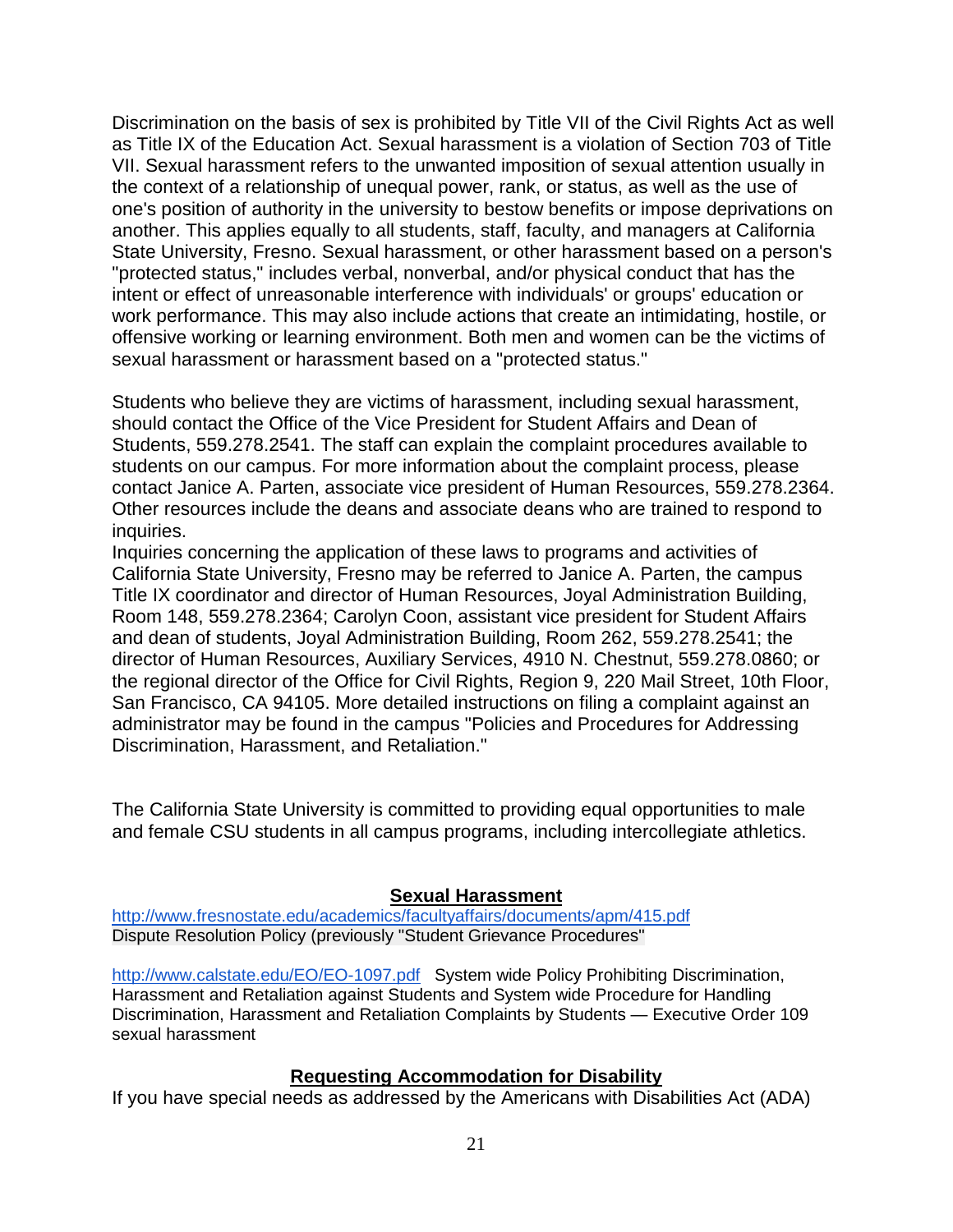and need course materials in alternate formats, immediately notify your course instructor or Janice Brown, director of Services for Students with Disabilities, 559.278.2811. Reasonable efforts will be made to accommodate your special needs.

### **Section XIV: Marijuana Use**

#### **Marijuana Use Following Proposition 68**

On November 8, 2016, California Voters passed Proposition 64 legalizing growth, possession, and use of marijuana in the state. However, please be advised that the federal Drug-Free School and Communities Act and Drug Free Workplace Act require Fresno State and all the CSUs to certify that we are taking reasonable measures to prevent the illegal use of drugs on our campuses. Since drugs as defined under the federal Controlled Substances Act include marijuana, failure to prevent its use on campus would result in the loss of eligibility to federal financial aid for students, as well as federal grants and contracts. I

As a result, students should be aware that they may be subject to disciplinary action by the University for the use/possession/manufacture/distribution of marijuana products, regardless of their age, on University premises or at University-sponsored activities; storage of marijuana products or drug-related paraphernalia at on-campus residences or vehicles; and driving while under the influence of marijuana.

In addition, passage of Proposition 64 does not change restrictions applicable to Fresno State and the CSU concerning marijuana research. Although legal in California, cannabis remains a controlled Schedule I substance under federal law. Because of this, the federal Drug Enforcement Agency continues to regulate the cultivation of marijuana for research purposes through licensing requirements. At this time, the CSU does not anticipate a change in policy and will remain in compliance with federal law. If you have any questions about this topic, please consult the University Police Department 559.278.8400.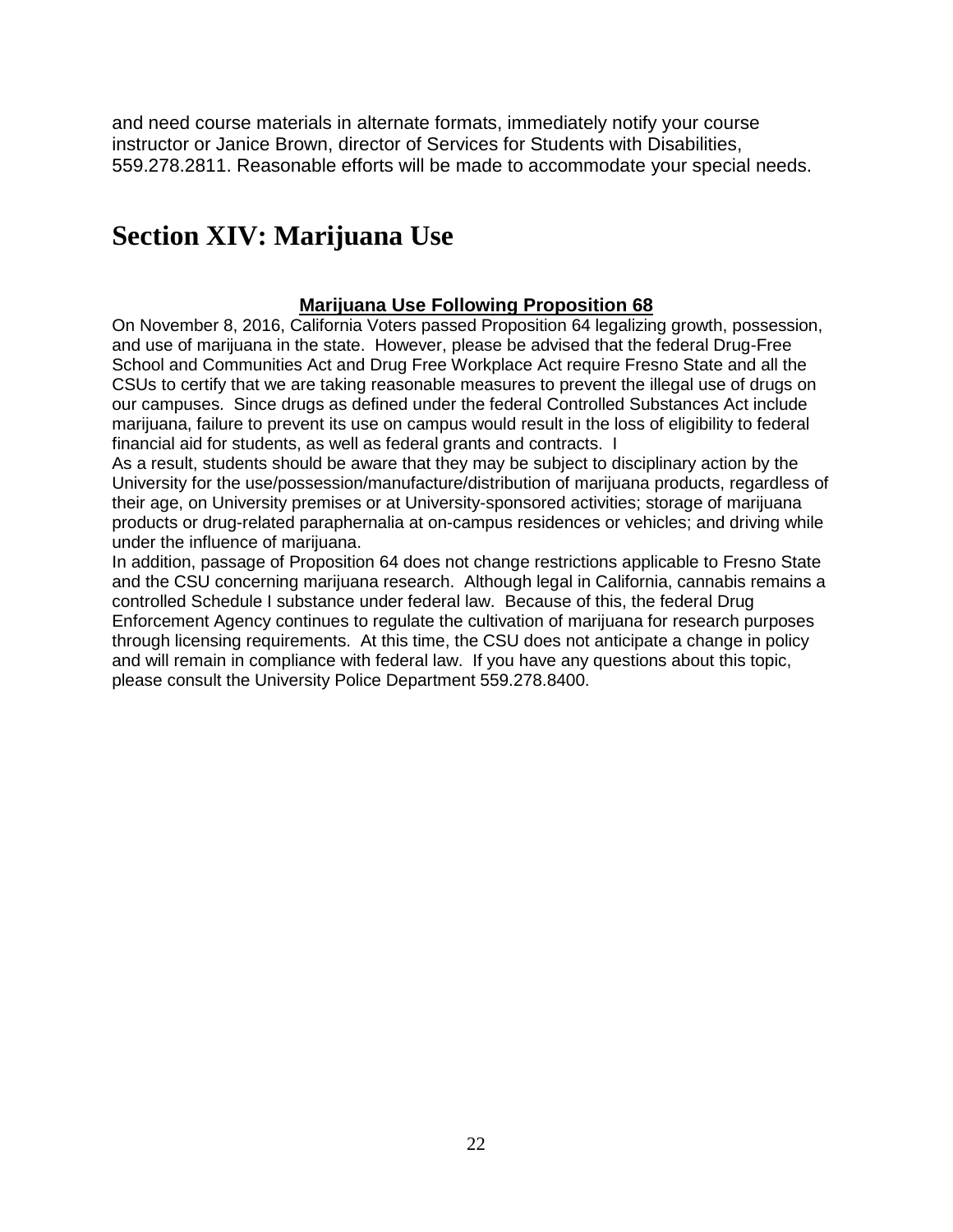### **Appendix I**

### **Progression of the Psychiatric Mental Health Nurse Practitioner Student**

#### **First semester student**

- Student performs a history and physical examination
- Student uses evidence based references
- Student provides bullet presentation to the preceptor
- Student needs high level of direction, which decreases as skill level increases.
- Asstudent progresses, preceptor allowsstudent to take onmore independent responsibilities.
- Student management plans need significant guidance.

#### **Second semester student**

- Student becomes more proficient in analyzing data, determining differential diagnoses, imore skilled with assessing and formulating management plans.
- Student improves use of time and resources.
- Student may require assistance in prioritizing and coordinating care.
- Student requires support and assistance for complex cases.
- Student is ready to demonstrate other PMHNP functions such as patient/family teaching and participatingin teams.

#### **Third semester student**

- $\triangle$ Student consistently applies evidence-based guidelines in the clinical setting.
- Studentisexpectedto perform all role functionsinanorganized, efficient,skillfuland independentmanner.
- Student is expected to engage in interdisciplinary role collaboration,consultation and referral.

**OSCE:** The PMHNP Program holds an Objective Student Comprehensive Evaluation (OSCE) at the end of each clinical semester. This is considered a summative evaluation of a student's clinical skills and synthesis of didactic knowledge necessary to progress in the program. The scheduled date for this term is TBA. An OSCE is a simulated (ACTOR) patient exam that is observed and graded by a Nursing APRN faculty. The OSCE included all criteria required for patient care by an APRN, including History, Physical Exam, Assessment, and Formulation of Treatment plan (diagnostics, pharmaceuticals, education, anticipatory guidance, and follow-up). This OSCE will pertain to a condition discussed in the didactic course for that semester. It is designed to assess the student NP's ability to meet the stated goals/outcomes of this course. STUDENTS ARE REQUIRED TO PASS THE OSCE TO SUCCESSFULLY PASS/COMPLETE THE COURSE. ALL SECTIONS OF THE OSCE MUST BE PASSED WITH A MINIMUM SCORE OF 80%.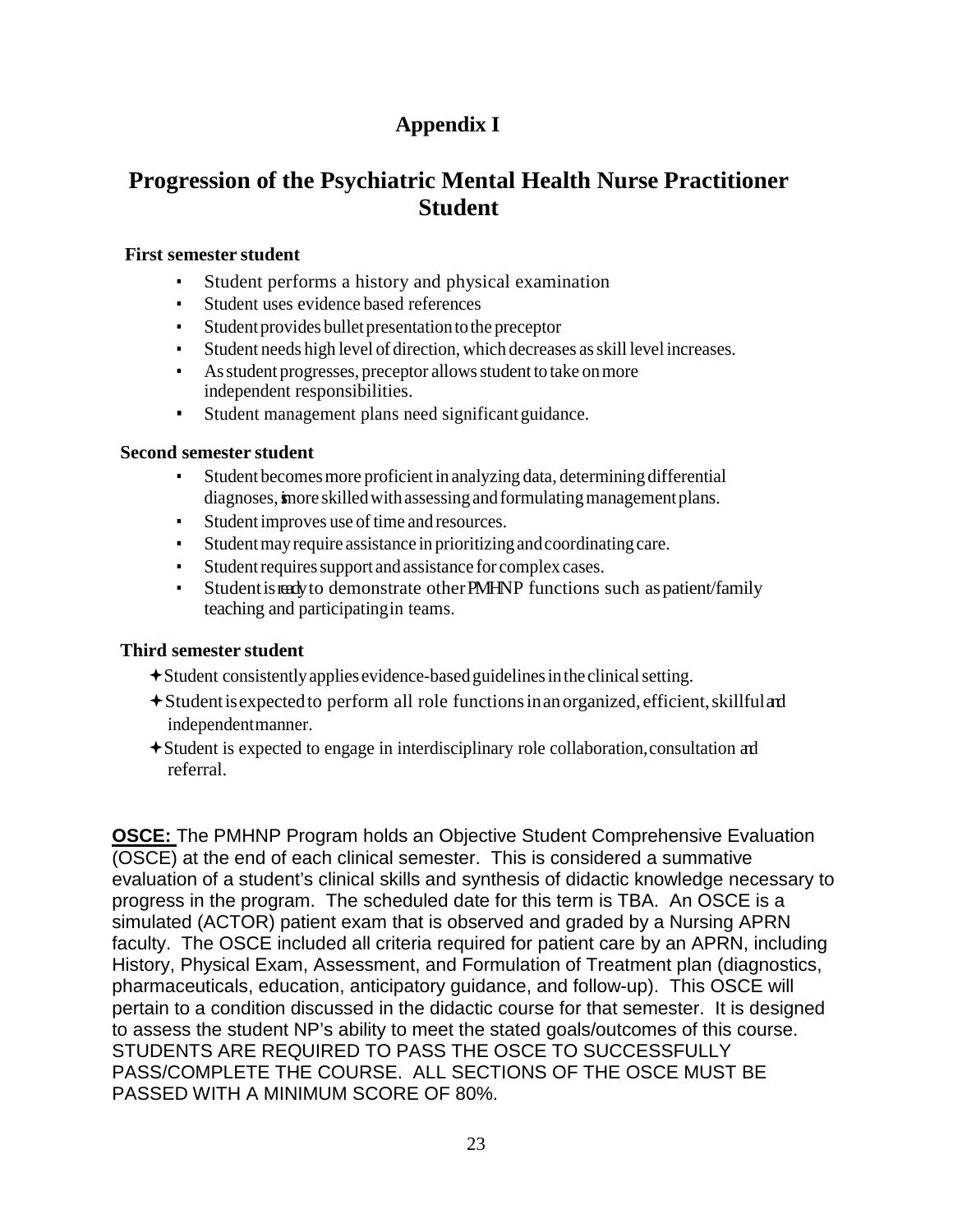If a student fails the OSCE, they will need to remediate with their program or clinical coordinator and repeat the OSCE with a different patient care situation on a different day. YOU MUST PASS THE OSCE TO PASS THE CLASS.

#### **OSCE Format**

**Scenario:** Undergraduate student nurses play the part of the patient and are provided a scenario to commit to memory. The student nurse (patient) will have a chief complaint specific to the outcomes delineated in the accompanying didactic course.

#### **Subjective:**

- Chief Complaint/Present Illness
- Past Medical History
- Family History
- ROS
- Personal/Social History

#### **Objective:**

• Physical Examination

#### **Assessment:**

- Diagnosis
- Differentials (at least 5)
- Problem List

#### **Plan:**

• Prioritized Plan Developed (including any further testing and/or follow-up)

#### **You will be assessed on your performance based on the following skills:**

| <b>Total Points Possible for OSCE</b>        | 250 points |
|----------------------------------------------|------------|
| • Record Keeping and Documentation           | 25 points  |
| • Oral Presentation to Preceptor (Evaluator) | 25 points  |
| • Plan Development                           | 50 points  |
| • Appropriate Assessment                     | 25 points  |
| • Objective Physical Examination             | 50 points  |
| • Subjective History Taking/Communication    | 75 points  |

#### **Objective Student Clinical Evaluation Remediation Plan**

Student MUST pass all sections of the Objective Student Clinical Evaluation (OSCE) with a minimum of 80%. If a student DOES NOT pass any one of the six sections of the OSCE with a minimum of 80%, then the student is required to remediate.

#### Criteria for remediation is:

1. Meet with coordinator to review OSCE performance. An OSCE remediation agreement will be discussed, agreed upon, and signed by the student and coordinator. 2. Write a summary review of the pathophysiology, signs and symptoms, pertinent history, appropriate exam, assessment, diagnosis, different diagnoses, and treatment plan for the OSCE scenario tested.

3. An alternate OSCE will be offered to the student as arranged with the coordinator.